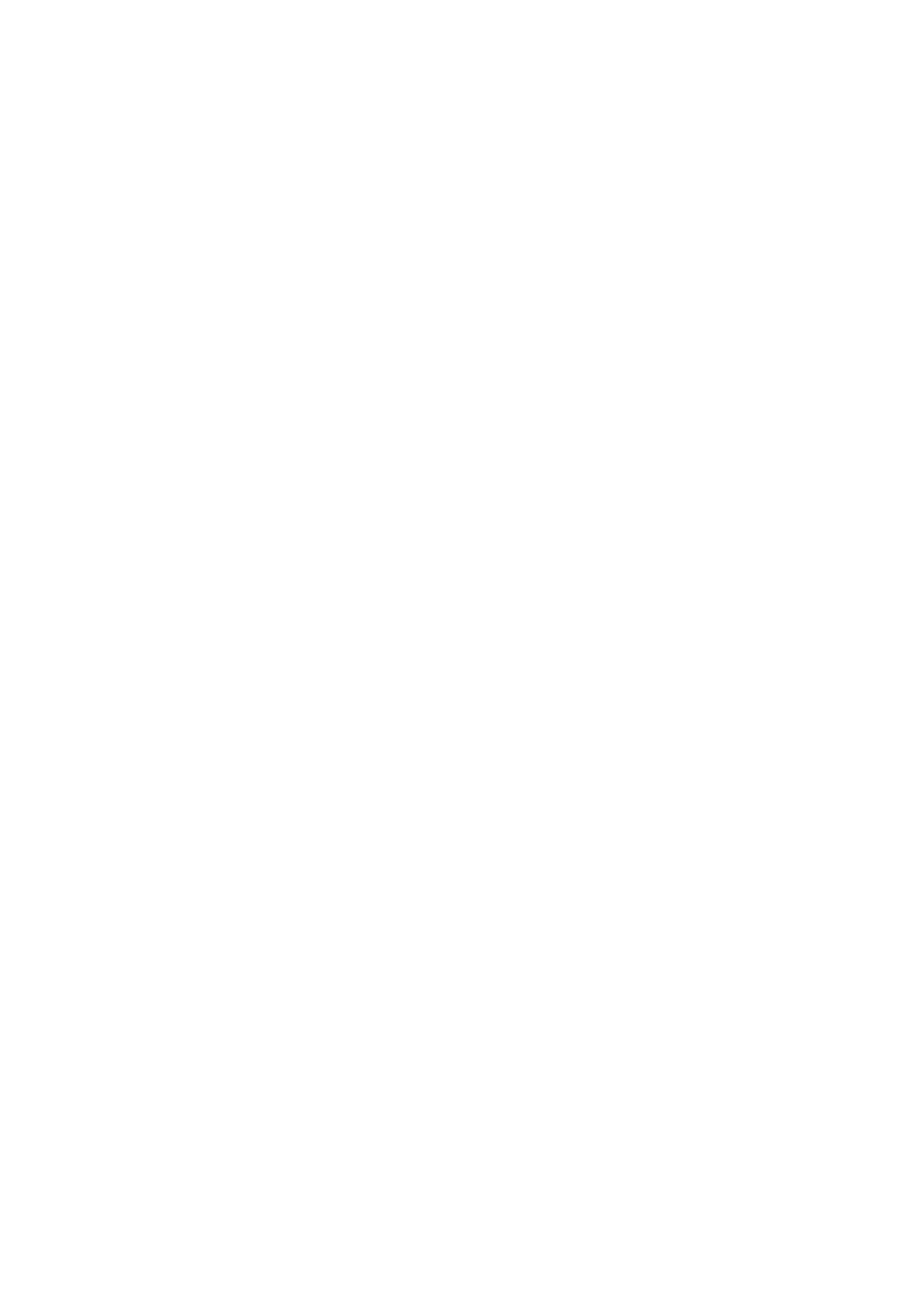# **Contents**

| Foreword                                                                                                  | 1              |
|-----------------------------------------------------------------------------------------------------------|----------------|
| <b>Introduction</b>                                                                                       | 3              |
| Section 1 – Progress since November 2018                                                                  | $\overline{7}$ |
| Section 2 - Summary of initial analysis of Strategy for our Veterans<br><b>UK Government Consultation</b> | 9              |
| Cross-cutting Factor 1: Collaboration between organisations                                               | 12             |
| Cross-cutting Factor 2: Co-ordination of Veterans' services                                               | 13             |
| Cross-cutting Factor 3: Data on the Veteran community                                                     | 15             |
| Cross-cutting Factor 4: Public perception and understanding                                               | 16             |
| Cross-cutting Factor 5: Recognition of Veterans                                                           | 17             |
| Key Theme 1: Community and relationships                                                                  | 19             |
| Key Theme 2: Employment, education and skills                                                             | 20             |
| Key Theme 3: Finance and debt                                                                             | 21             |
| Key Theme 4: Health and wellbeing                                                                         | 22             |
| Key Theme 5: Making a home in civilian society                                                            | 24             |
| Key Theme 6: Veterans and the law                                                                         | 25             |
| Section 3 – Government response to the Consultation                                                       | 26             |
| Section 3.1 – Summary of current UK Government support to veterans                                        | 26             |
| Section 3.2 - Initial UK Government Action Plan (2019-2021)                                               | 33             |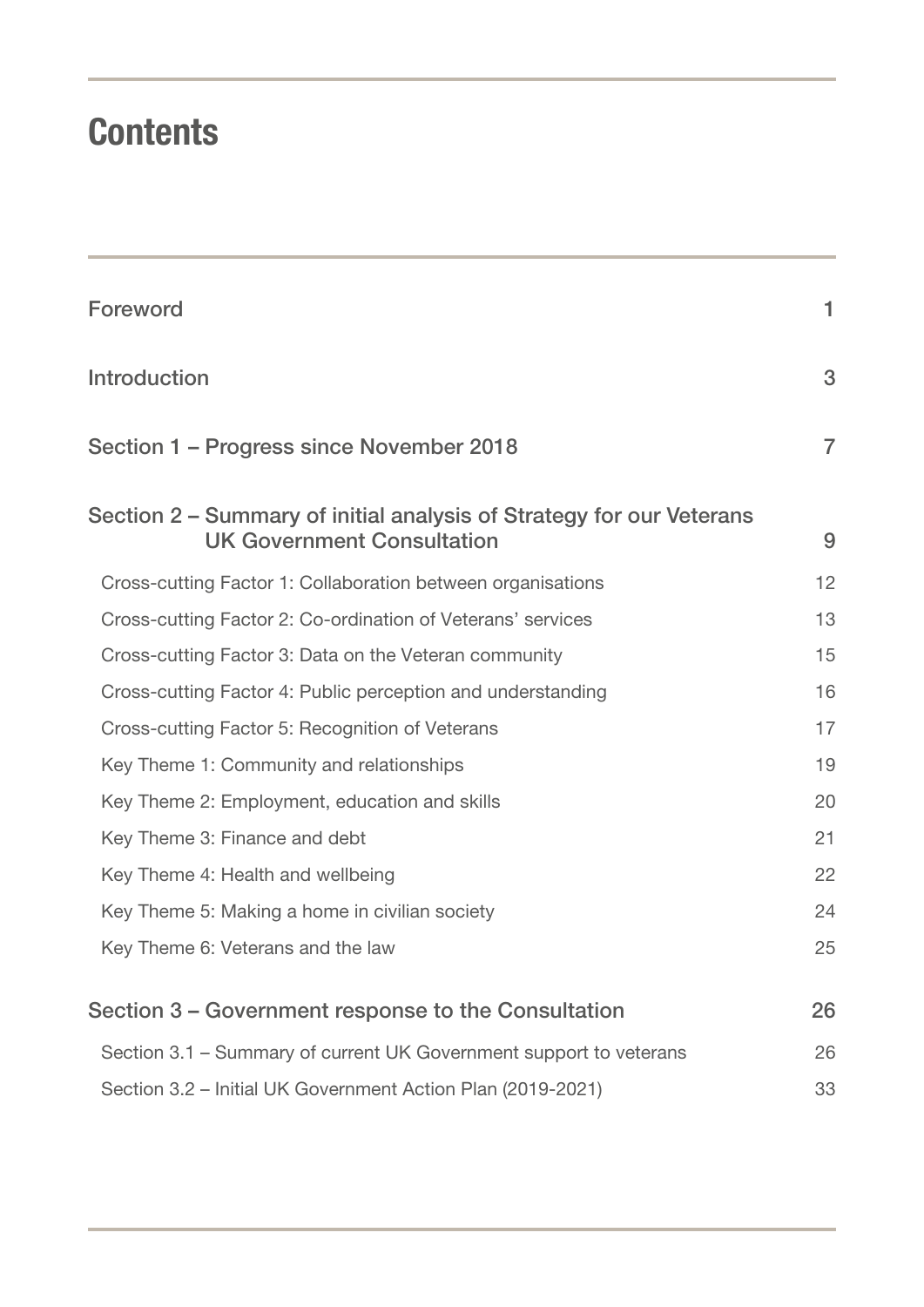# <span id="page-3-0"></span>Foreword

### Jointly from Paymaster General and Minister for the Cabinet Office and Minister for Defence People and Veterans

Most of us are fortunate to live in a country, in an era, where war is a distant event. Not so the members of our Armed Forces, who for their courage and sacrifice deserve the gratitude and respect of the nation – and, significantly, our support – during their service and ever after. Our vision, set out in this Action Plan, is to make the UK the best place in the world to be a veteran.

In 2018, the first UK-wide Strategy for our Veterans, published jointly by the UK, Scottish and Welsh Governments, outlined our commitment to supporting veterans across society. This report draws on public responses to the Strategy to show how we plan to change lives for the better, for the long term, by championing veterans' needs and removing unfair barriers to their progress.

No two veterans are the same and neither are their needs. Service Personnel know this from their own experience. It is also recognised by veterans' charities and the many local authorities, academics, volunteer groups, public sector colleagues and private companies that responded to the consultation on how best to bring the Strategy to life and achieve its ambitions. As the ministers appointed to lead the new Office for Veterans' Affairs, we welcome the range of opinions and thoughtful nature of so many replies. They underline the powerful public support for veterans rooted within UK society.

Establishing the Office for Veterans' Affairs at the heart of Government last year ensures that, for the first time, veterans' interests and needs are overseen by a dedicated ministerial team. We are proud to be leading the Office for Veterans' Affairs at this time of great change and opportunity. The Queen's Speech spelled out the Government's commitments to incorporate the Armed Forces Covenant further into law and to bring forward proposals to tackle vexatious claims that undermine Serving Personnel and veterans alike.

Our manifesto also committed to introducing a veterans' railcard, reducing National Insurance contributions for employers of ex-Service Personnel and guaranteeing job interviews for veterans applying for public sector roles. Work to implement these plans is already underway across Government, building on existing valuable public sector schemes to support Service Personnel and their families after they have left the Armed Forces.

There is much, much, more still to do. The consultation confirmed that there is no room for complacency and this Action Plan is just the beginning. Challenges for our veterans include dealing with persistent issues around data sharing, outdated record systems and an overly complex verification process for confirming that an individual has served in our Armed Forces.

We must also promote the outstanding contribution veterans make to society and our economy, and the value they offer businesses from their experience of leadership, teamwork, discipline and loyalty. This Action Plan represents a step-change in the government's approach to veterans and reflects our enduring gratitude to those who risk their lives for our safety and for the security of the nation. We look forward to working with you all to achieve its ambitions to support our brave veterans.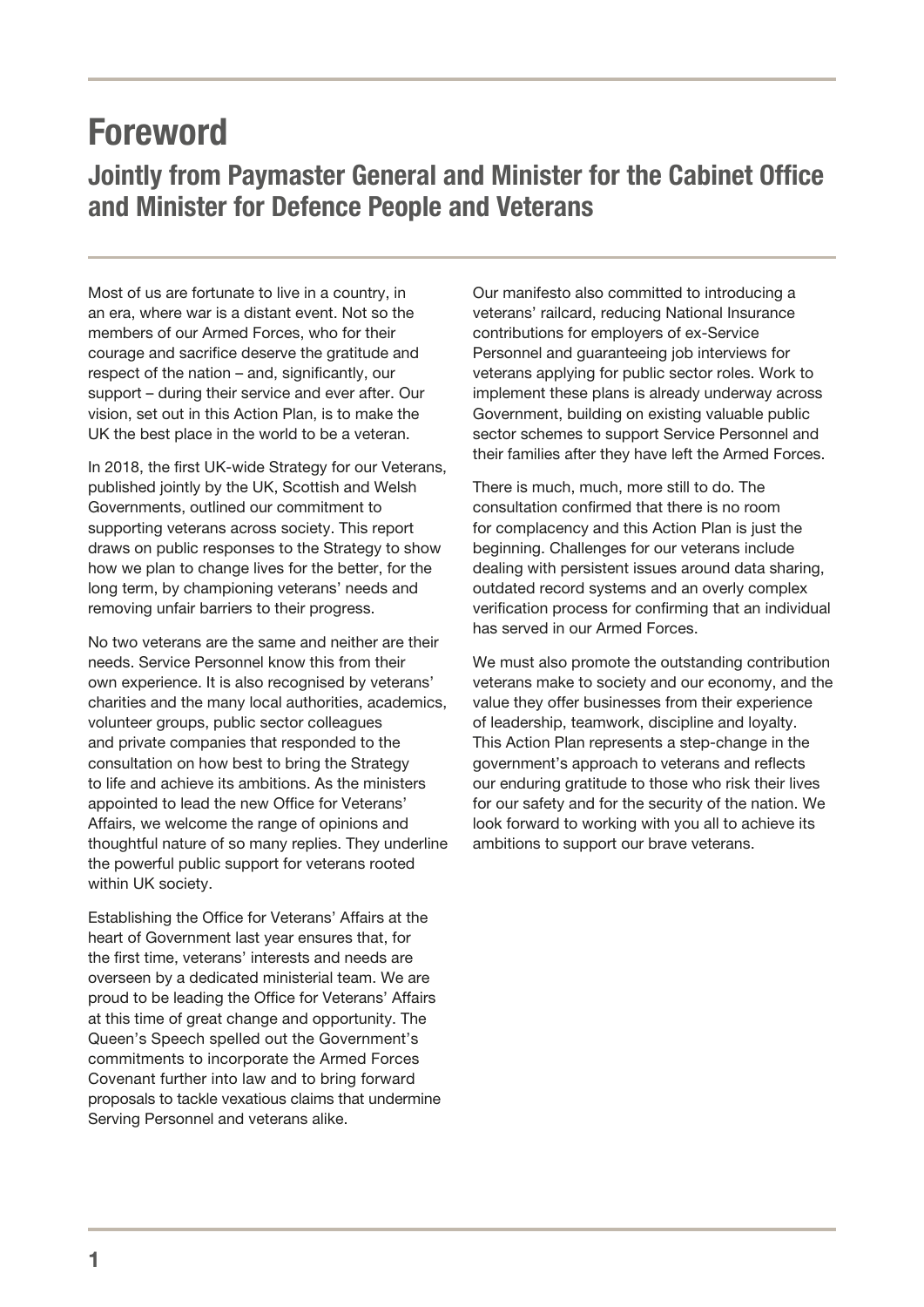

Paymaster General and Minister for Cabinet Office Rt Hon Oliver Dowden CBE MP

alunées Ponde



Minister for Defence People and Veterans Johnny Mercer MP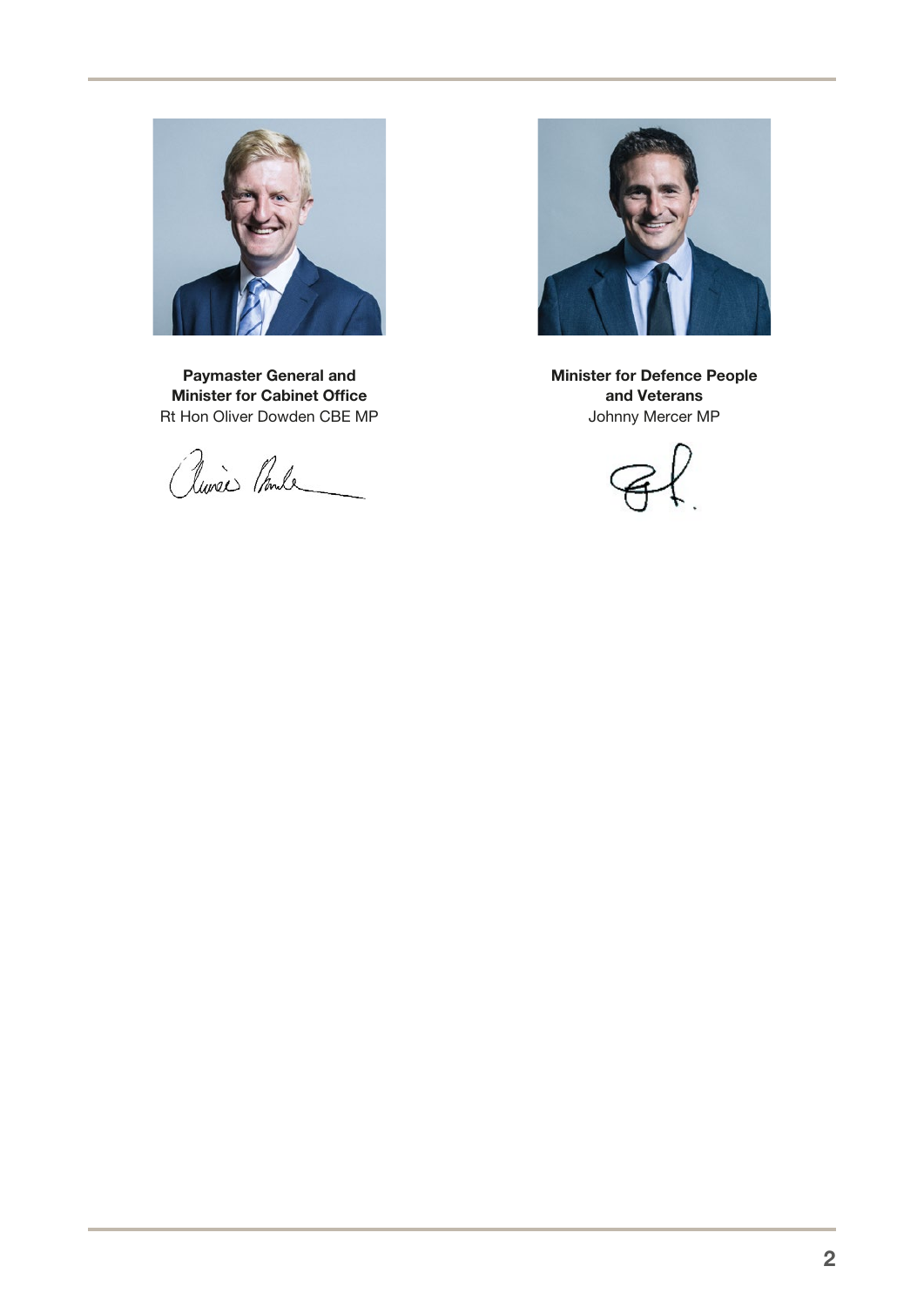# <span id="page-5-0"></span>Introduction

In November 2018, the UK, Scottish and Welsh Governments jointly published the Strategy for our Veterans ([https://www.gov.uk/government/](https://www.gov.uk/government/publications/strategy-for-our-veterans) [publications/strategy-for-our-veterans\)](https://www.gov.uk/government/publications/strategy-for-our-veterans). By 2028, the aim is that every veteran will feel more valued, supported and empowered, and in accordance with the Armed Forces Covenant, will never be disadvantaged in accessing public or commercial services as a result of their service. To achieve this, the Strategy set out an enduring Vision and Principles, as well as Outcomes against five Cross-Cutting Factors and six Key Themes that affect veterans' lives. A recap is on pages 5 and 6.

In support of the Strategy, the UK, Scottish and Welsh Governments each undertook its own consultation exercise to inform how it could achieve the Strategy's aims within their respective areas of responsibility, beyond what was already provided. The Strategy itself, as agreed government policy, was not subject to public consultation.

The Strategy for our Veterans UK Government Consultation Paper covered the UK, except for devolved matters in Scotland and Wales [\(https://](https://www.gov.uk/government/consultations/strategy-for-our-veterans-uk-government-consultation-paper) [www.gov.uk/government/consultations/strategy](https://www.gov.uk/government/consultations/strategy-for-our-veterans-uk-government-consultation-paper)[for-our-veterans-uk-government-consultation](https://www.gov.uk/government/consultations/strategy-for-our-veterans-uk-government-consultation-paper)[paper\)](https://www.gov.uk/government/consultations/strategy-for-our-veterans-uk-government-consultation-paper). The consultation used focused questions to seek public views on how the Strategy might be implemented. The questions built on the research and engagement conducted to produce the Strategy, against a backdrop of what was already delivered. We are grateful to all those who took the time to contribute to the consultation. This was the first time such a wide-ranging public consultation had been held on veterans' issues and we were delighted to receive a high level of response from across the Armed Forces community, private and charitable sectors.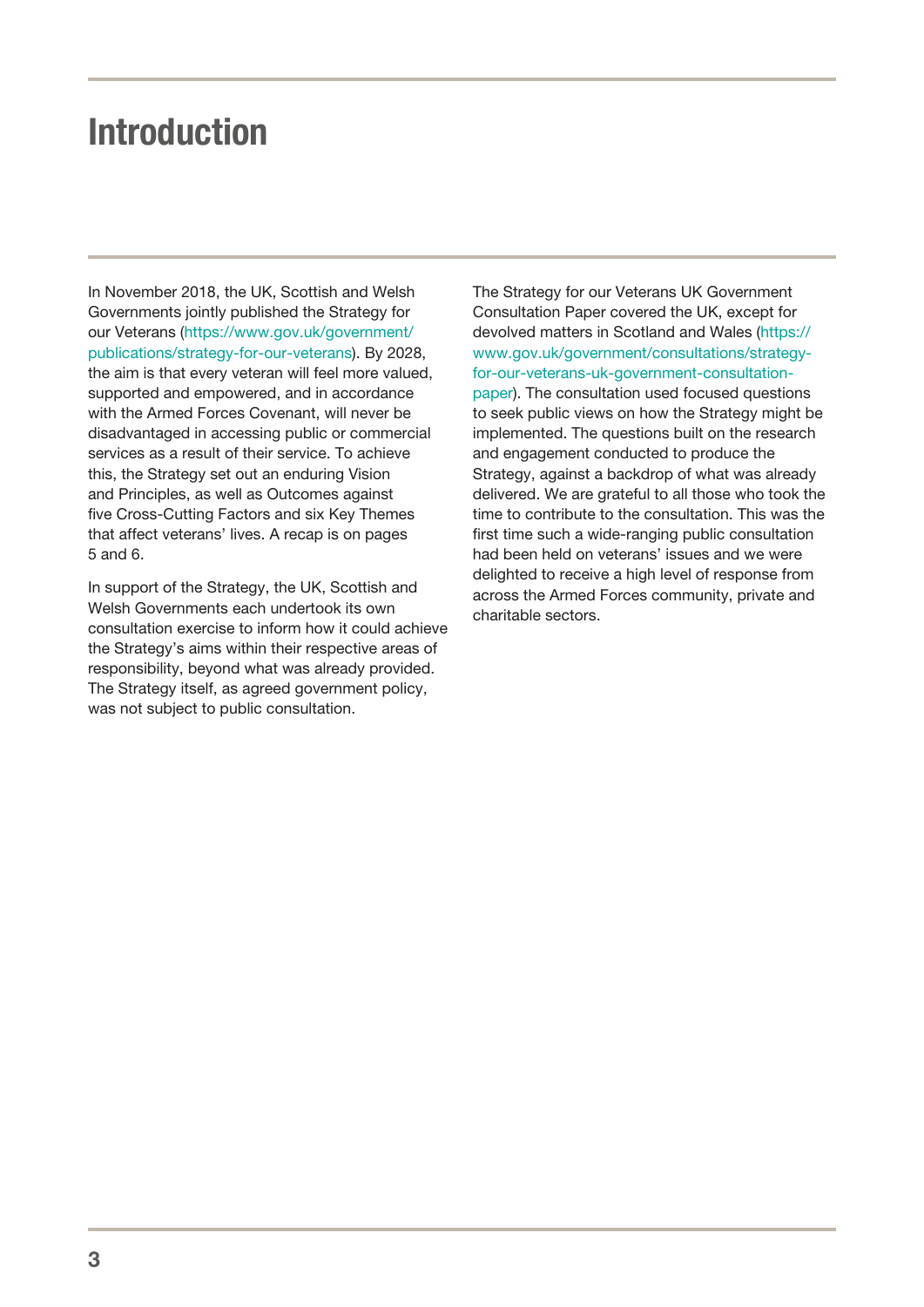This document is the response to the UK Government Consultation Paper, containing a summary of the contributions and the initial action plan to move towards achieving the Strategy's Outcomes. These are important first steps, but they are only the first steps. There will be further action plans and we will develop a mechanism for accountability and reviewing delivery regularly. We will provide annual updates on progress.

The Scottish and Welsh Governments will be responding separately to their consultations, and the three governments will continue to collaborate to enable delivery across the whole of the UK.

### Structure of this document

This response is structured into the following sections:

Section 1 – Progress since November 2018

This lists the progress that the government has made since the publication of the Strategy for our Veterans.

Section 2 – Summary of initial analysis of Strategy for our Veterans UK Government Consultation

This section provides a summary of the initial analysis of contributions to the Strategy for our Veterans UK Government Consultation Paper. This is a broad initial analysis of the data and more detailed analysis of separate aspects will be undertaken by individual departments to inform future action plans.

Section 3 – Government Response to the **Consultation** 

The UK Government response to this consultation is divided into two sections:

Section 3.1 – Summary of current UK Government support to veterans

This section summarises what the UK Government currently does to specifically support veterans, in addition to that already available to them as civilians. This has been included because the consultation identified that some respondents were unaware of what UK Government currently provides, and many suggestions of what government should do to implement the Strategy referred to services that are already provided.

Section 3.2 – Initial UK Government Action Plan (2019 to 2021)

This initial action plan contains commitments we'll aim to deliver within the next two years. As with the Strategy, the basis for this is the work that is already underway across the UK to support veterans, as shown in Section 3.1. This initial action plan focuses on central UK Government actions and we will develop a mechanism for accountability and reviewing delivery regularly. However, central government cannot achieve the aims of the Strategy on its own, which is why we will continue to work in conjunction with service deliverers across the UK who support veterans to produce future iterations of the action plan.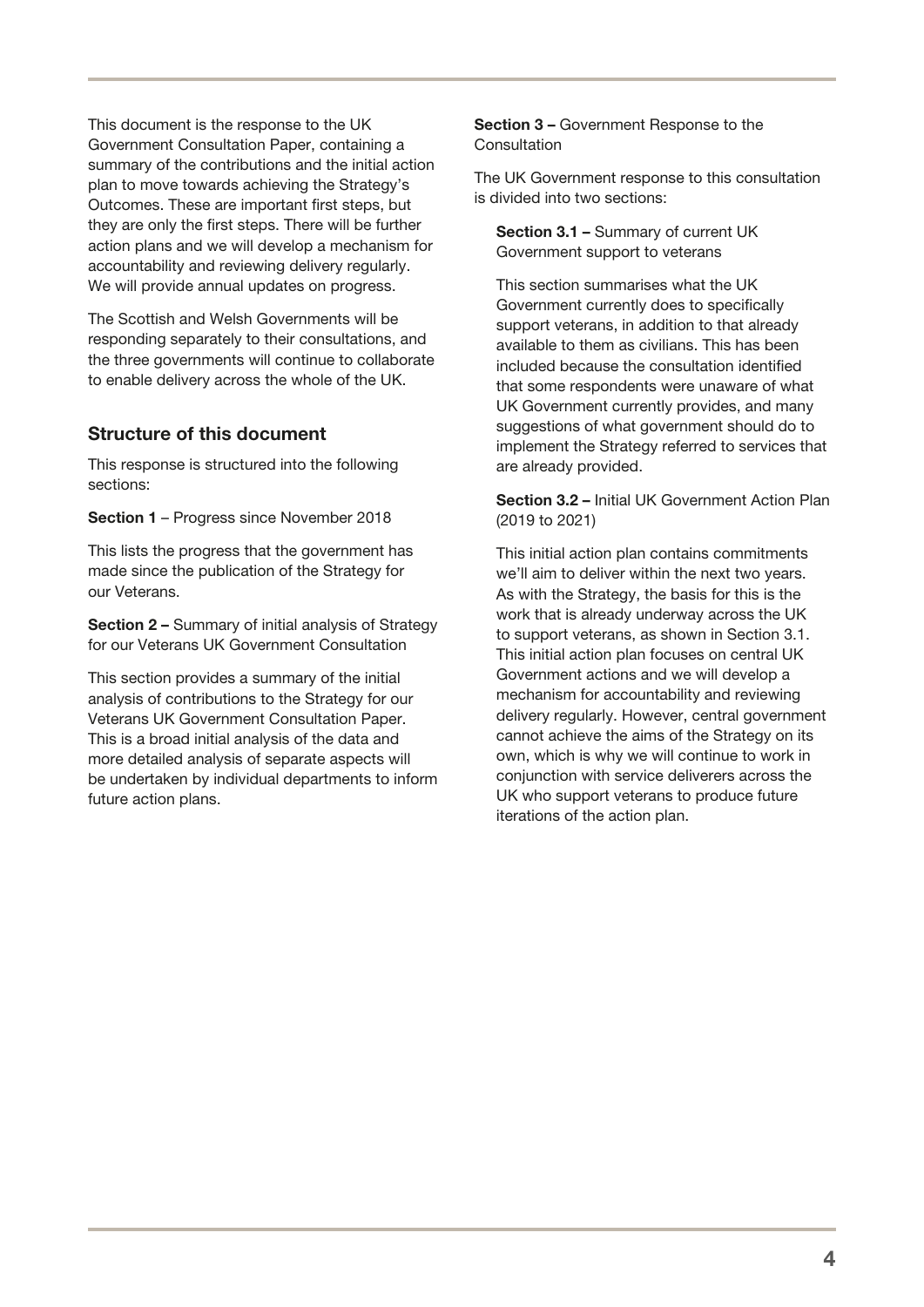### **VISION**

This Strategy has a 10 year scope to 2028. Through the 10 year timescale, the Strategy addresses the immediate needs of older Veterans as well as setting the right conditions for society to empower – and support – the newer generation. Initiatives and proposals will work towards an enduring Vision articulated by three key principles.

Those who have served in the UK Armed Forces, and their families, transition smoothly back into civilian life and contribute fully to a society that understands and values what they have done and what they have to offer.

### PRINCIPI FS

The principles articulate in greater detail the strategic objectives of the vision

Veterans are first and foremost civilians and continue to be of benefit to wider society

Veterans are encouraged and enabled to maximise their potential as civilians

Veterans are able to access support that meets their needs when necessary, through public and voluntary sectors

These Principles encompass Regular and Reservist Veterans and where appropriate, their families and the bereaved. The focus is on those Veterans of the UK Armed Forces resident in the UK. In due course, we will consider encompassing Veterans who return to or choose to live overseas. These Principles are consistent with, and underpinned by, the Armed Forces Covenant.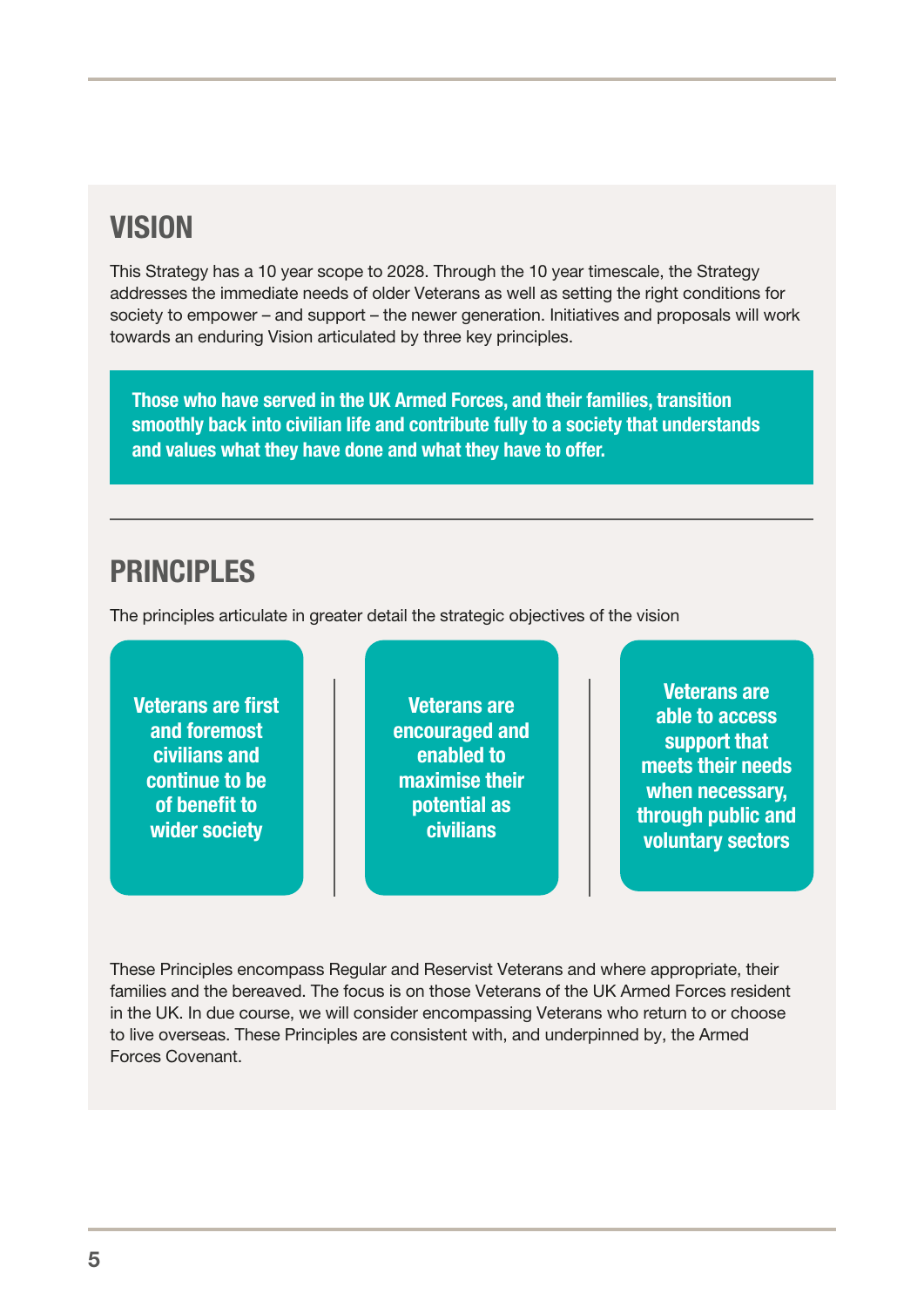# SUMMARY OF 2028 OUTCOMES

| <b>Cross-cutting Factors</b>              |                                                                                                                                                                                                                                 |  |  |  |  |
|-------------------------------------------|---------------------------------------------------------------------------------------------------------------------------------------------------------------------------------------------------------------------------------|--|--|--|--|
| 1. Collaboration<br>between organisations | Improved collaboration between organisations offers Veterans<br>coherent support.                                                                                                                                               |  |  |  |  |
| 2. Co-ordination of<br>Veterans' services | The co-ordination of Veterans' provision delivers consistent aims and principles<br>over time and throughout the UK, ensuring Veterans, their families and the<br>bereaved are treated fairly compared to the local population. |  |  |  |  |
| 3. Data on the<br>Veteran community       | Enhanced collection, use and analysis of data across the public, private and<br>charitable sectors to build an evidence base to effectively identify and address<br>the needs of Veterans.                                      |  |  |  |  |
| 4. Public perception<br>and understanding | The UK population value Veterans and understand their diverse experiences<br>and culture.                                                                                                                                       |  |  |  |  |
| 5. Recognition of Veterans                | Veterans feel that their service and experience is recognised and valued<br>by society.                                                                                                                                         |  |  |  |  |
|                                           | <b>Key Themes</b>                                                                                                                                                                                                               |  |  |  |  |
| 1. Community and relationships            | Veterans are able to build healthy relationships and integrate into<br>their communities.                                                                                                                                       |  |  |  |  |
| 2. Employment, education<br>and skills    | Veterans enter appropriate employment and can continue to enhance<br>their careers throughout their working lives.                                                                                                              |  |  |  |  |
| 3. Finance and debt                       | Veterans leave the Armed Forces with sufficient financial education, awareness<br>and skills to be financially self-supporting and resilient.                                                                                   |  |  |  |  |
| 4. Health and wellbeing                   | All Veterans enjoy a state of positive physical and mental health and wellbeing,<br>enabling them to contribute to wider aspects of society.                                                                                    |  |  |  |  |
| 5. Making a home<br>in civilian society   | Veterans have a secure place to live either through buying, renting<br>or social housing.                                                                                                                                       |  |  |  |  |
| 6. Veterans and the law                   | Veterans leave the Armed Forces with the resilience and awareness<br>to remain law-abiding civilians.                                                                                                                           |  |  |  |  |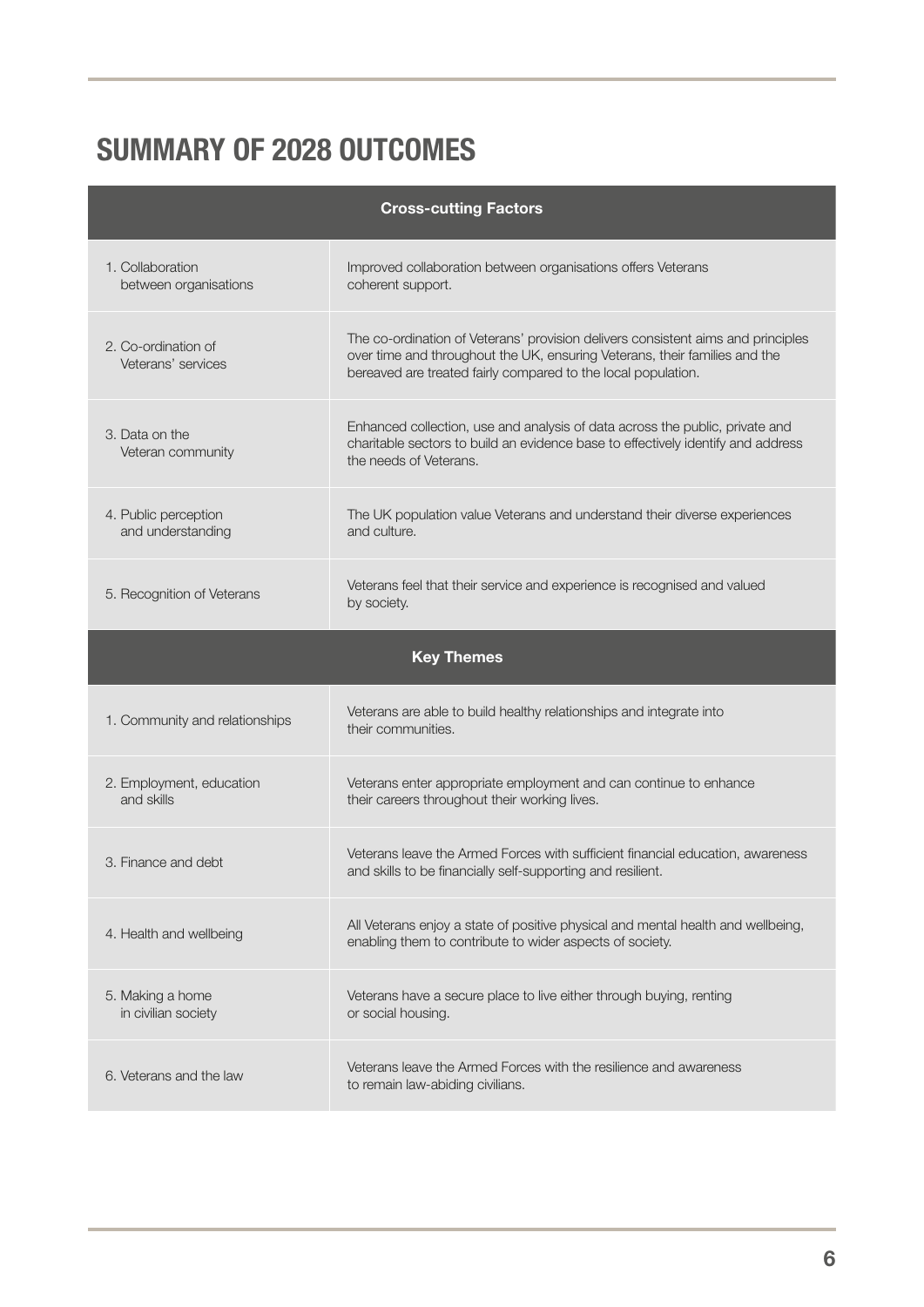# <span id="page-9-0"></span>Section 1 – Progress since November 2018

In 2019, the Government launched the new Office for Veterans' Affairs (OVA) and allocated it a £5 million budget for 2020/21. Established in the centre of government in the Cabinet Office, it will champion veterans across the whole of government and ensure realisation of the Vision set out in the Strategy for our Veterans. Its role is to lead and co-ordinate the government's activities in supporting veterans and developing the services they require to ensure successful transition back into civilian life. It will work closely with departments across Whitehall, Devolved Governments and the wider veterans' sector. The OVA reports to the Right Honourable Oliver Dowden CBE MP in his capacity as Minister for Cabinet Office and the Minister in Cabinet responsible for veterans, and to Johnny Mercer MP, as Minister for Defence People and Veterans, a joint Cabinet Office and Ministry of Defence Minister.

The Government has committed in the Queen's Speech and its manifesto to go further than the consultation responses and deliver even more for veterans by:

- reducing National Insurance contributions for employers if they employ ex-Service Personnel
- introducing a Veterans' Railcard
- offering a quaranteed job interview for veterans for any public sector role they apply for
- introducing new legislation to tackle vexatious claims that undermine our Armed Forces
- further incorporating the Armed Forces Covenant into law

Work to deliver these pledges is already underway across Government.

Since the publication of the Strategy for our Veterans in November 2018, UK Government has also made the following progress towards delivering the Strategy's Outcomes, in chronological order:

- Recommended the 2021 Census includes a new question to identify people who are serving or who have served in the UK Armed Forces, in the white paper Help Shape our Future.
- Conducted a public consultation on new statutory guidance to improve access to social housing for members of the Armed Forces, their families and veterans. The consultation closed in March 2019 and the guidance will be published in due course.
- Introduced the Veterans Recognition card (phase 1) for those leaving the Armed Forces since December 2018, as recognition of their service and to assist organisations verify their previous service.
- Established a team, under the Lord Chief Justice, to deal with the extensive Northern Ireland Legacy Inquest programme and deal with all outstanding inquests (52 in total) within five years starting in April 2020.
- Amended the Ministry of Defence housing policy to allow veterans to stay in Service accommodation for up to 12 months after discharge.
- Announced an additional £1 million to support veterans who are, or who are at risk of becoming, homeless across the 10 combined authorities and the Greater London Authority.
- Introduced a new tariff level four description into the Armed Forces Compensation Scheme for the most seriously mentally unwell.
- Launched the Integrated Personal Commissioning for Veterans (IPC4V) framework for the small number of Service Personnel who have the most complex and enduring physical, neurological and mental health conditions that are attributable to injury while in Service.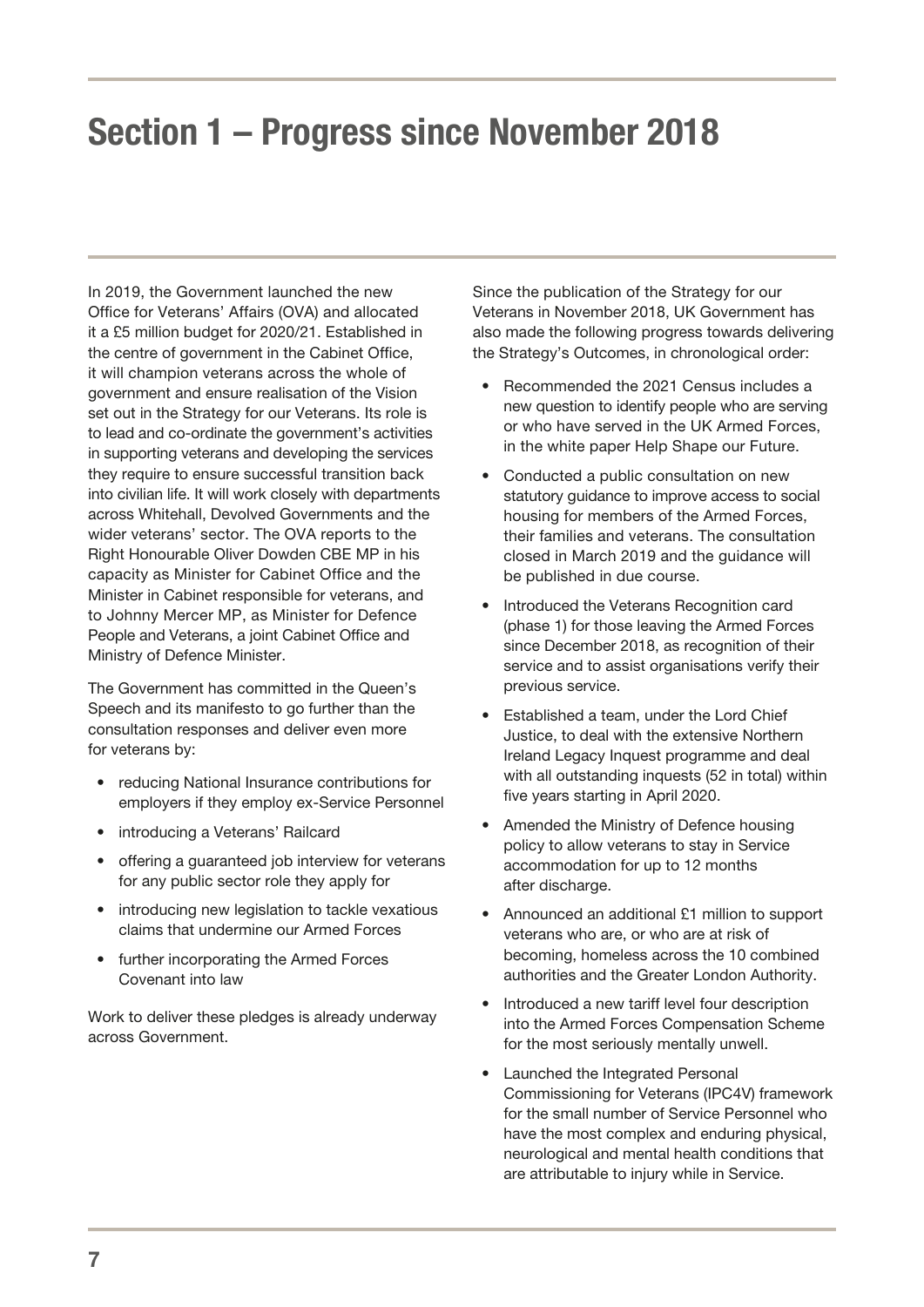- Conducted a public consultation on legal protections for Armed Forces personnel and veterans serving on operations outside the UK.
- Expanded the study into mortality rates and causes of death, including suicide, for all military personnel who served between 2001 and 2014 (including those who deployed to conflicts in Iraq and Afghanistan) to include the most recent Service Leavers. This will be updated on an ongoing basis to provide near real-time monitoring of suicides.
- Initiated a new study by the University of Manchester, funded jointly by Ministry of Defence and NHS England, into veterans who take their own lives. The study will look at the risk factors in the year leading up to a suicide, and use the National Confidential Inquiry into Suicide and Mental Health Database along with records from coroners' inquests to look at factors which led an individual to take their own life.
- Increased government and Armed Forces charity sector collaboration through government officials attending Cobseo Cluster meetings.
- Announced additional funding of £5 million for Department for Work and Pensions enabling the appointment of dedicated Armed Forces Champions for the first time.
- Commissioned the Veterans' Mental Health High Impact Service (HIS) for veterans who are in a mental health crisis and need urgent and emergency care and treatment.
- Published a statistical bulletin comparing working age UK Armed Forces veterans and working age non-veterans residing in England and Wales, using 2011 Census data.
- Launched the Defence Holistic Transition Policy (Joint Service Publication 100) and associated Defence Transition Services, to identify and support those who need additional support when leaving the Armed Forces.
- Committed to implementing the Stormont House Agreement to address Northern Ireland legacy issues.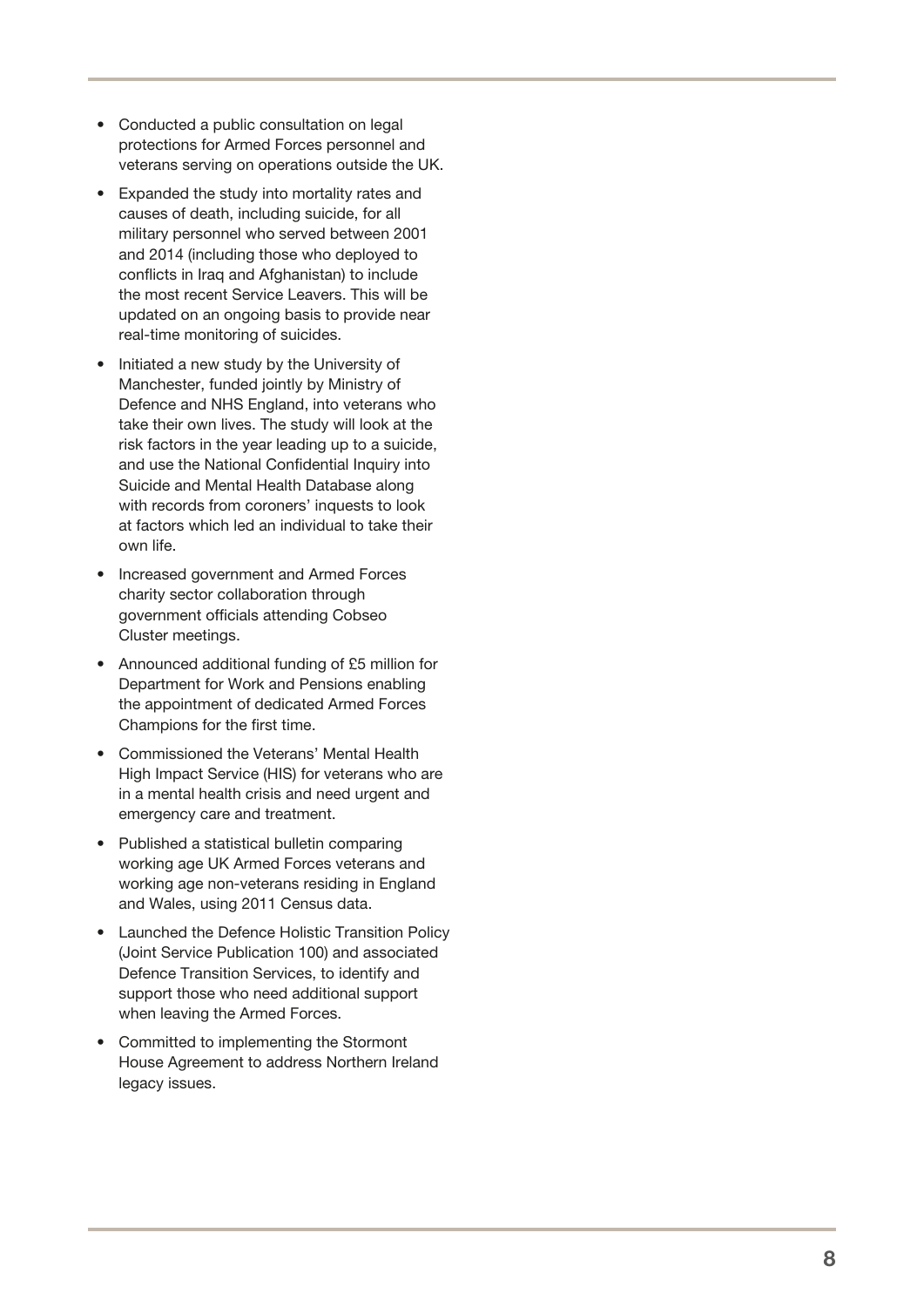# <span id="page-11-0"></span>Section 2 – Summary of initial analysis of Strategy for our Veterans UK Government Consultation

#### How the consultation was delivered

The public consultation ran for 14 weeks, between November 2018 and February 2019. It comprised 24 questions against the five Cross-cutting Factors and six Key Themes of the Strategy for our Veterans, against a backdrop of what was already being delivered to support veterans. The scope of the consultation was limited to considering access to services within the UK.

#### Responses were gathered through:

- an online survey, email or letter,
- face-to-face events for targeted quests. Four large events were held in London, Stockport and Belfast that invited experts from across public, charitable and academic sectors who provided services to veterans. Seven smaller events were held with veterans, current Service Personnel and potential employers to gain their insights.

#### How the consultation was analysed

The consultation received a high level of responses, for the first time generating a large volume of qualitative data which offered valuable insight into public and organisational opinion about veteran issues.

To make maximum use of this data, we engaged the services of a professional qualitative analytical company to undertake the primary analysis of all the responses. The specialists used a mixed methodology approach to analyse the written responses to the consultation, to accommodate the volume of responses within the six-week contract. This combined manual random sampling of individual and organisational responses with NVivo<sup>1</sup> analysis of the full dataset. This was an initial broad analysis and more detailed analysis of separate aspects of the data will likely be undertaken by individual departments to inform future action plans.

Suggestions identified by the results of the analysis were investigated for their feasibility and coherence with existing policy. Some suggestions referred to policies or activities that were already underway (see Section 3.1), some informed the action plan (see Section 3.2), some were judged to be unfeasible at this time and others required more investigation, which will continue.

Separately, the MOD team summarised the notes from the face-to-face events. The two strands of data were then cross-referenced to form the basis of this Consultation Response.

#### Summary of responses

We received 2,177<sup>2</sup> responses to this consultation: 2,007 from individuals in a personal capacity and 170 on behalf of an organisation. Respondents self-identified that they were from the following locations:

|  |  |  |  |  |  | Table 1 - Self-identified location of respondents |
|--|--|--|--|--|--|---------------------------------------------------|
|--|--|--|--|--|--|---------------------------------------------------|

|                  | $\frac{0}{0}$<br>as an<br>individual | $\frac{0}{0}$<br>on behalf<br>of an<br>organisation |
|------------------|--------------------------------------|-----------------------------------------------------|
| England          | 75%                                  | 75%                                                 |
| Scotland         | 10%                                  | 11%                                                 |
| Wales            | 4%                                   | 4%                                                  |
| Northern Ireland | 2%                                   | 7%                                                  |
| Outside of UK    | 7%                                   | $1\%$                                               |
| <b>Blank</b>     | 1%                                   | 2%                                                  |

1 NVivo is a qualitative data analysis software developed by QSR International to classify, sort and arrange non-numerical data, and examine relationships in the data.

2 Data cleansing removed survey responses where none of the consultation questions had been answered.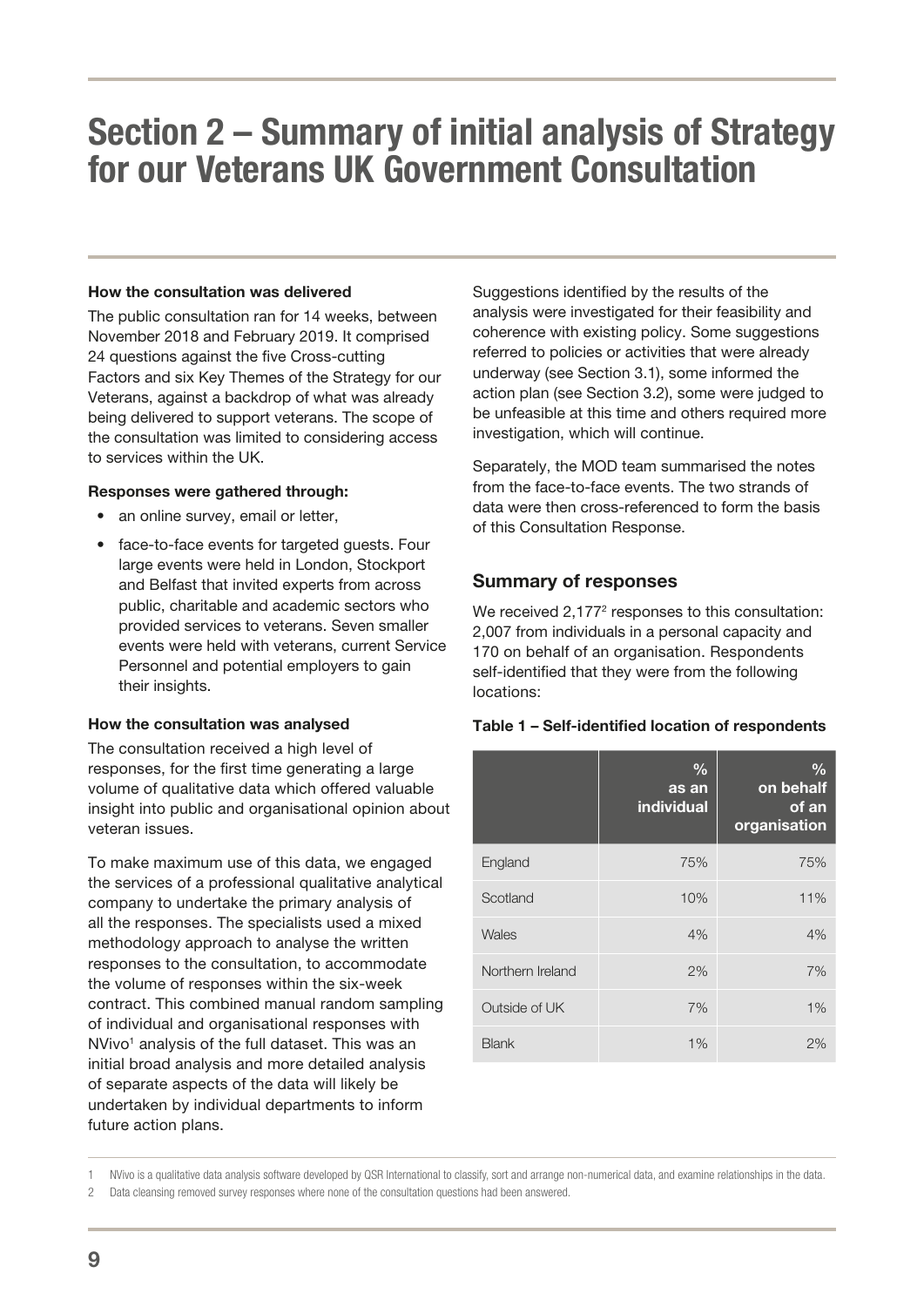The percentage of respondents answering each question was as follows:

Table 2 – percentage of respondents answering each question

| <b>Question</b> | <b>Question type</b>       | $%$ of<br>individuals who<br>responded | $%$ of<br>organisations<br>who responded | $%$ of<br>total responses |
|-----------------|----------------------------|----------------------------------------|------------------------------------------|---------------------------|
| 1               | Freetext                   | 22%                                    | 66%                                      | 26%                       |
| 2               | Closed - On a scale of 1-5 | 89%                                    | 61%                                      | 87%                       |
| 2               | Freetext to support closed | 60%                                    | 58%                                      | 60%                       |
| 3               | Freetext                   | 38%                                    | 56%                                      | 39%                       |
| 4               | Freetext                   | 17%                                    | 60%                                      | 20%                       |
| 5               | Freetext                   | 25%                                    | 62%                                      | 28%                       |
| 6               | Freetext                   | 25%                                    | 54%                                      | 27%                       |
| 7               | Freetext                   | 20%                                    | 47%                                      | 22%                       |
| $\,8\,$         | Freetext                   | 28%                                    | 62%                                      | 30%                       |
| 9               | Closed - Yes/no/don't know | 59%                                    | 60%                                      | 59%                       |
| $\Theta$        | Freetext to support closed | 50%                                    | 58%                                      | 50%                       |
| 10              | Closed - Yes/no/don't know | 57%                                    | 52%                                      | 57%                       |
| 10              | Freetext to support closed | 22%                                    | 36%                                      | 23%                       |
| 11              | Closed - Yes/no/don't know | 59%                                    | 56%                                      | 59%                       |
| 11              | Freetext to support closed | 40%                                    | 51%                                      | 41%                       |
| 12              | Closed - Yes/no            | 17%                                    | 51%                                      | 20%                       |
| 12              | Freetext to support closed | 11%                                    | 48%                                      | 14%                       |
| 13              | Freetext                   | 25%                                    | 54%                                      | 27%                       |
| 14              | Freetext                   | 10%                                    | 45%                                      | 13%                       |
| 15              | Freetext                   | 5%                                     | 35%                                      | 8%                        |
| 16              | Freetext                   | 26%                                    | 49%                                      | 28%                       |
| 17              | Freetext                   | 28%                                    | 46%                                      | 29%                       |
| 18              | Freetext                   | 23%                                    | 44%                                      | 24%                       |
| 19              | Freetext                   | 27%                                    | 42%                                      | 28%                       |
| 20a             | Freetext                   | 13%                                    | 27%                                      | 14%                       |
| 20 <sub>b</sub> | Freetext                   | 10%                                    | 16%                                      | 10%                       |
| 20c             | Freetext                   | 23%                                    | 39%                                      | 24%                       |
| 21              | Closed - Yes/no/don't know | 43%                                    | 52%                                      | 44%                       |
| 21              | Freetext to support closed | 23%                                    | 46%                                      | 25%                       |
| 22              | Closed - Yes/no/don't know | 47%                                    | 51%                                      | 47%                       |
| 22              | Freetext to support closed | 29%                                    | 42%                                      | 30%                       |
| 23              | Freetext                   | 31%                                    | 43%                                      | 32%                       |
| 24              | Freetext                   | 24%                                    | 43%                                      | 25%                       |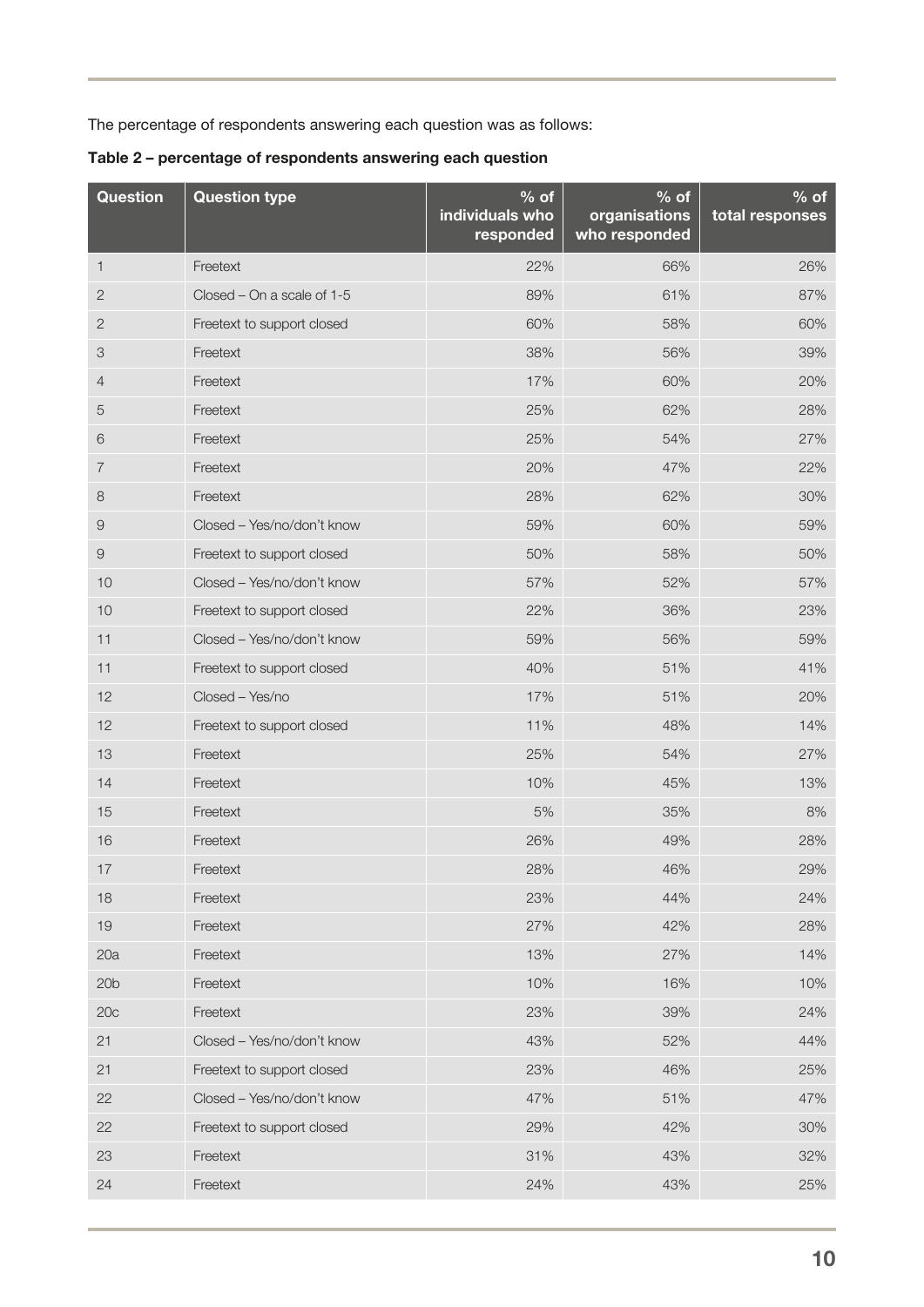The consultation was designed to inform how the Strategy could be implemented by seeking suggestions of potential solutions to investigate. However, the analysis found that many of the responses offered opinions on the issues faced by veterans. This contained a range of experiences during time served in the Armed Forces and often referred to old policies that have since changed. These have informed this Consultation Response, although the focus has remained on first steps to implement the Strategy for our Veterans.

In addition to the above written responses, the face-to-face events were attended by 237 people, which allowed more detailed discussion of the questions and extensive notes were taken. The four large events considered all the consultation questions, while the seven smaller events were focused depending on the stakeholder group.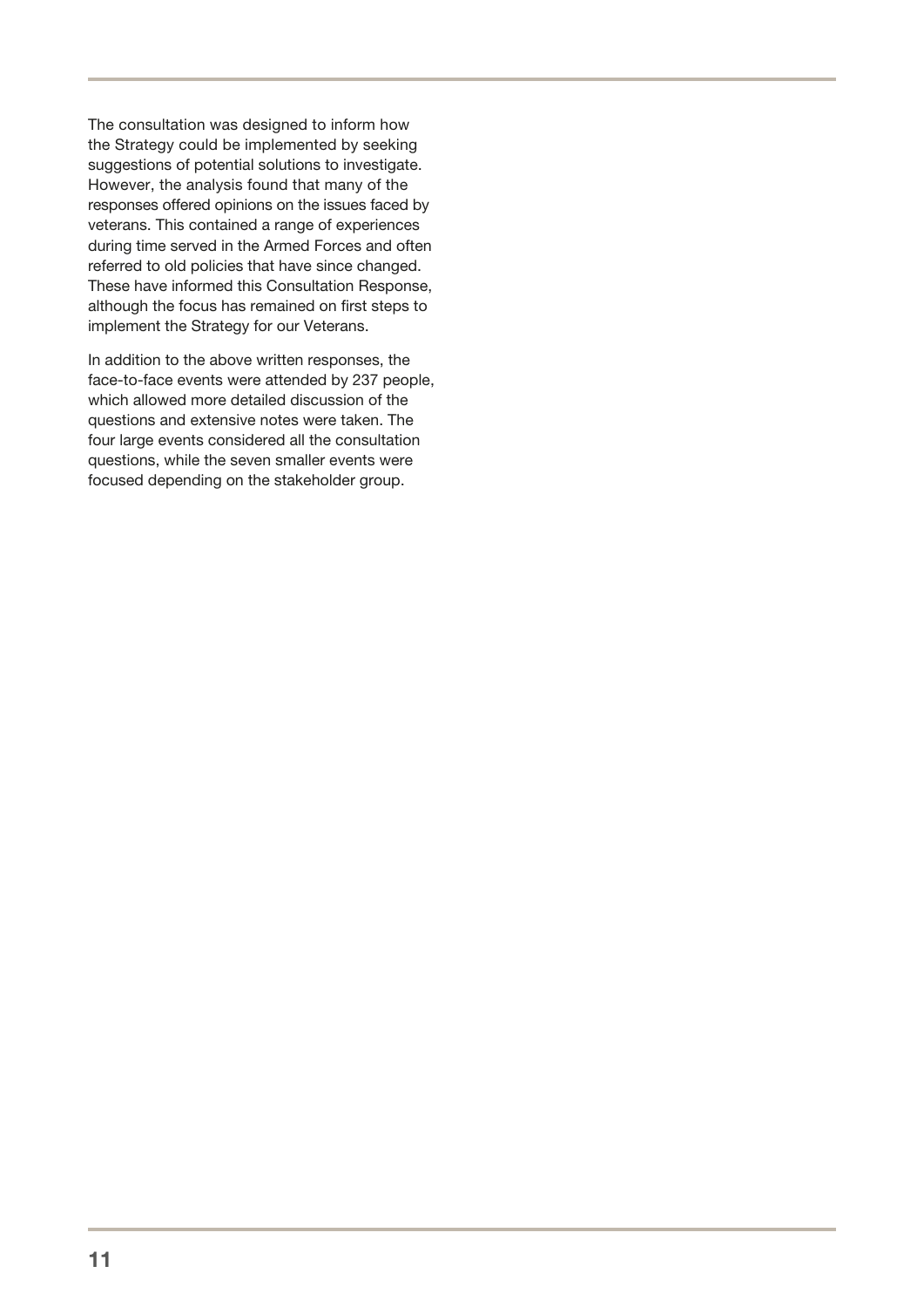# <span id="page-14-0"></span>Summary of responses for each Cross‑cutting Factor and Key Theme



### Cross-cutting Factor 1: Collaboration between organisations

### 2028 Outcome:

Improved collaboration between organisations offers Veterans coherent support.

### Key Focus Area:

Establish where greater collaboration could be achieved in services for Veterans, especially between charitable and public sector organisations.

### Consultation Question

1. If you have experience of a successful multi-organisational collaboration that we could potentially learn from, please provide details including what sector it was in, who the recipients were, which organisations were involved, what was successful about this collaboration, how you were involved, and contact details of one of the organisations (if possible).

Overall, experience of existing collaboration was mixed. Examples of specific collaborative initiatives were identified by both individual and organisational respondents, offering great opportunities to explore the mechanisms that enabled their success.

Suggestions towards potentially achieving the Outcome included:

- engaging a range of government departments, charities and specific service providers
- informing charities of the location of veterans
- identifying existing provision and any gaps in provision
- greater involvement of veterans themselves in collaboration initiatives
- better publicising and communicating of provision to raise awareness, including with advice providers
- finding a resolution to data protection issues to facilitate more collaboration
- more sharing of best practice, particularly at regional and local levels
- using existing mechanisms better, rather than creating new ones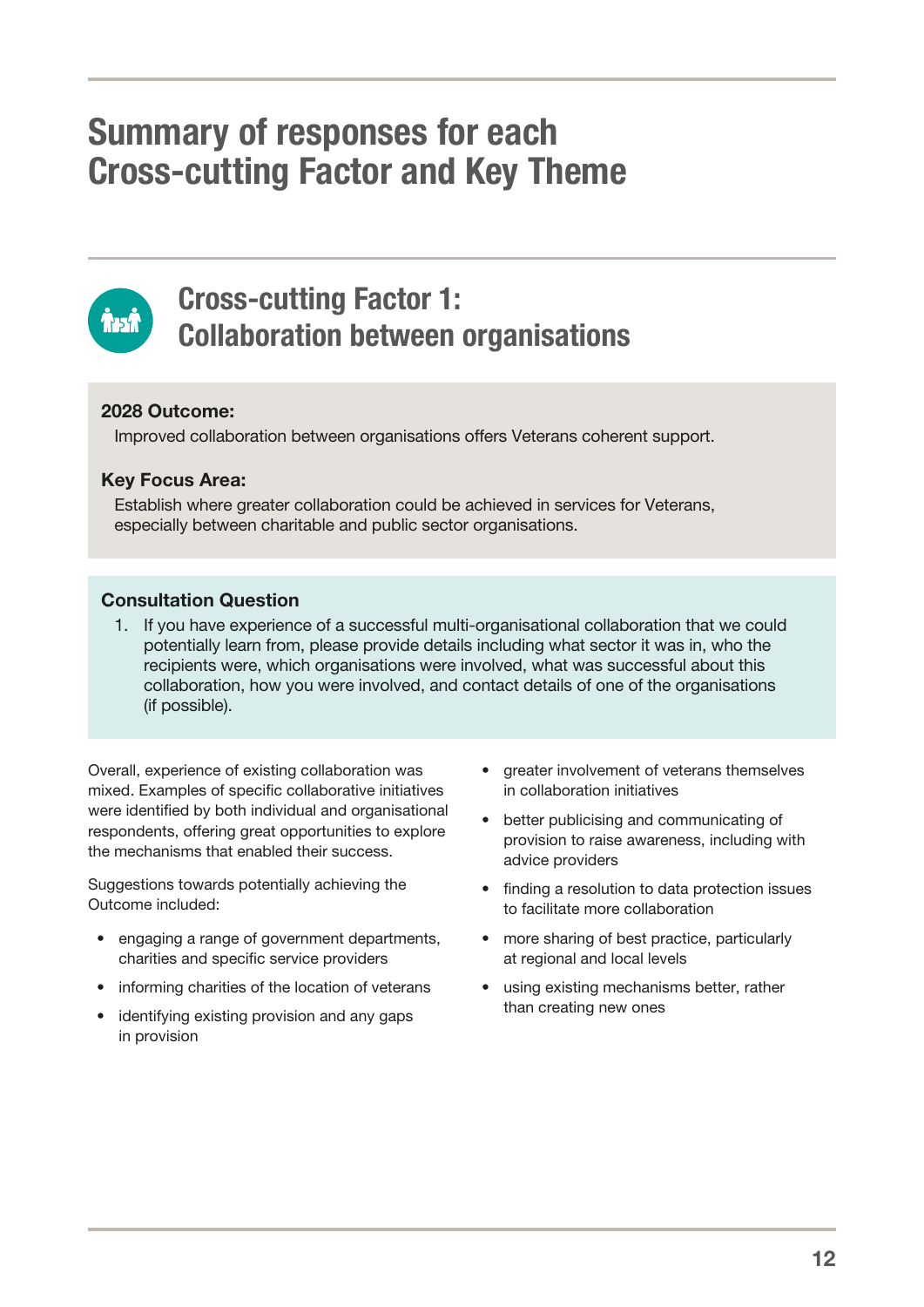<span id="page-15-0"></span>

### Cross-cutting Factor 2: Co-ordination of Veterans' services

### 2028 Outcome:

The co-ordination of Veterans' provision delivers consistent aims and principles over time and throughout the UK, ensuring Veterans, their families and the bereaved are treated fairly compared to the local population.

### Key Focus Area:

Mechanisms for the co-ordination of UK Government and wider public sector provision on Veterans issues.

### Consultation Questions

- 2. On a scale of 1 to 5 (1 being not at all, 5 being extremely effective), how effective is the UK Government in delivering support to Veterans to enable them to be valued, contributing and supported? What are your reasons for this score?
- 3. What other mechanism could be effectively used to co-ordinate provision?

The main points raised were:

- When asked how effective the UK Government currently is in delivering support for veterans, Graph 1 shows that individual respondents judged delivery as less effective (77% scoring 1 and 2) compared to organisational respondents (79% scored 2 and 3). Comments from individuals who responded included that there was no support from government, that the charity sector provided a great deal of support instead and that support was not effectively implemented.
- Organisations commented that implementation was inconsistent across the UK, there needed to be more co-ordination as veteran needs often cut across service deliverers and there needed to be greater understanding of local differences in veteran needs.

Suggestions towards potentially achieving the Outcome included:

- strengthening co-ordination of services that are already in place
- greater promotion of existing initiatives more widely, such as the Veterans Gateway
- creation of a single point of contact for accessing support, particularly through expansion of Veterans Gateway
- improving co-ordination between organisations across regions, particularly at local level
- establishing a single responsible agency for co-ordination of support, such as a dedicated department or ombudsman
- better co-ordination of military charities
- starting transition before leaving the Armed Forces and applying the policies consistently
- greater information sharing across relevant government departments and charities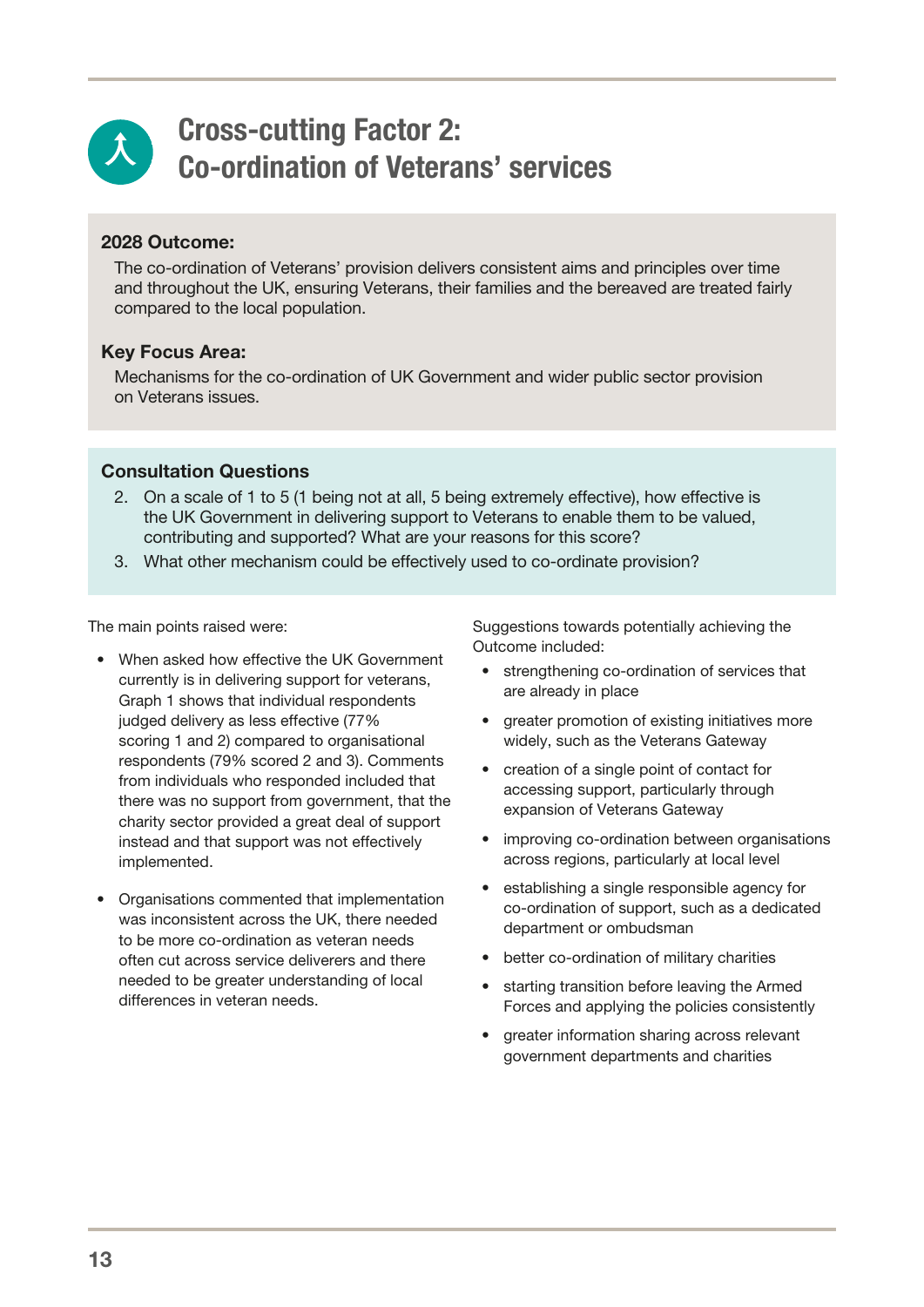

Graph 1 – Question 2: How effective is the UK Government in delivering support to Veterans to enable them to be valued, contributing and supported?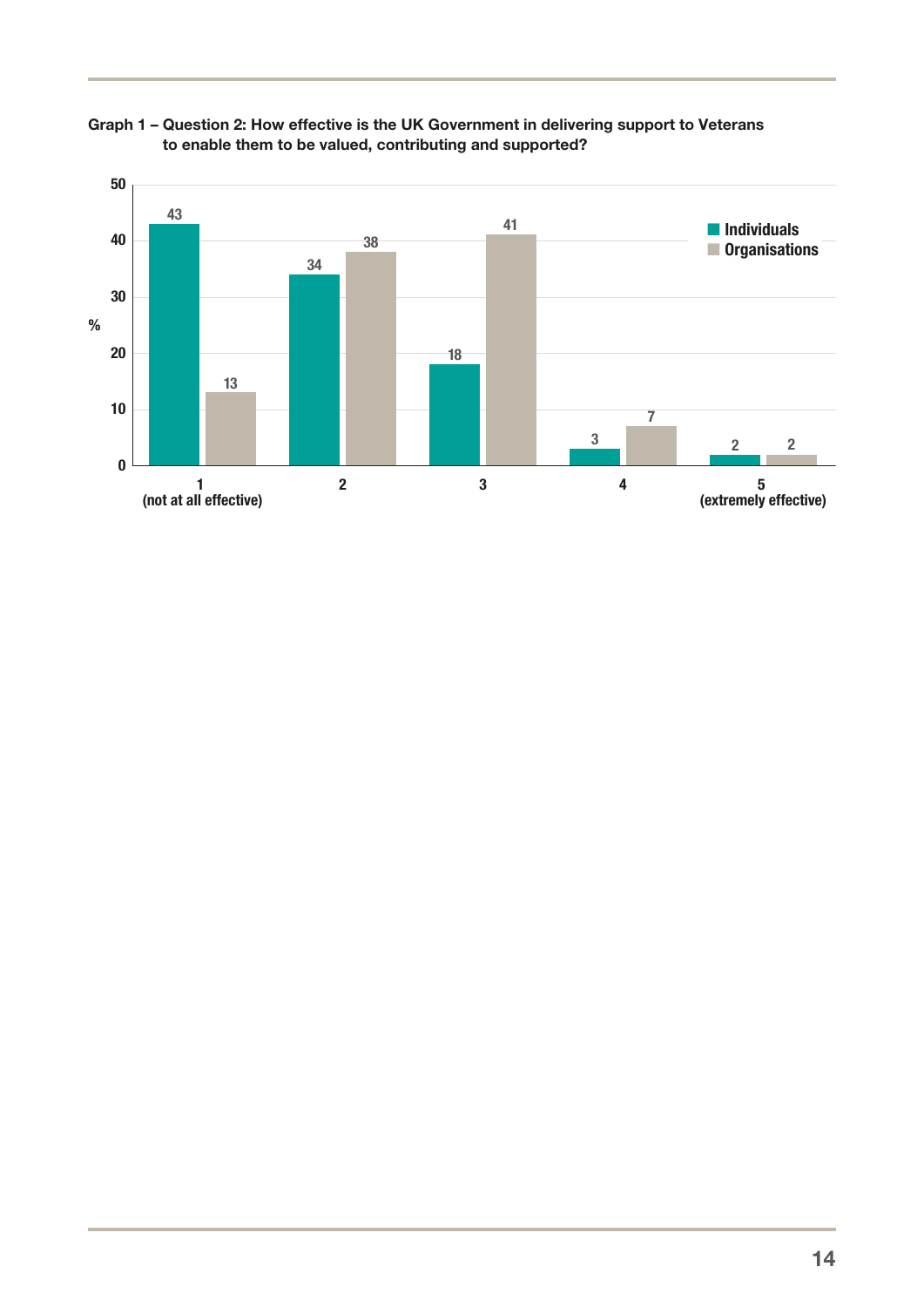<span id="page-17-0"></span>

### Cross-cutting Factor 3: Data on the Veteran community

### 2028 Outcome:

Enhanced collection, use and analysis of data across the public, private and charitable sectors to build an evidence base to effectively identify and address the needs of Veterans.

### Key Focus Areas:

Exploitation of existing datasets, encouraging innovative use and analysis to provide a comprehensive evidence base.

Identification of areas where organisations could collect more data on Veterans so that a richer evidence base may be developed.

### Consultation Questions

- 4. What barriers does your organisation currently face on sharing existing data on Veterans?
- 5. What more could be done to improve data collection?
- 6. What gaps do you perceive there are in the currently available data on Veterans and their families?
- 7. What more can be done to further encourage declaration and/or identification of service at the earliest opportunity to enable better data on the numbers of Veterans in the criminal justice system?

The main points raised were:

- Overall, there was a desire for increased data collection. However, there was a tension between that, and wanting to respect individual privacy and choice on whether to be identified. Respondents were cautious of creating unnecessary intrusion or unjustly forcing individuals to declare, recognising that 'veteran' status can pose a security risk for some.
- The major barrier identified by both individuals and organisations was data protection, specifically the General Data Protection Regulation (GDPR). For organisations, it was felt to restrict data sharing and their ability to ask whether an individual was a veteran. For veterans themselves, it was felt that it required them to repeat their story to each organisation and they were wary of how their data would be used.
- The main data gaps identified were related to family members, the homeless, mental health, and those of non-UK origin.

Suggestions for potentially achieving the Outcome included:

- introduction of a national database of veterans, which could then be linked to by government departments
- use of the 2021 Census to capture those declaring as veterans
- clarifying understanding by organisations of data-sharing regulations, i.e. GDPR
- collecting data and consent to share from Service Leavers, through an opt-in scheme, and contacting them in future
- standardisation of data collection, through use of a question set or template and clarification on GDPR, to better use data that is already collected
- implementation of the veterans' identification card, as a possible way through GPDR/DPA and as a way to identify individuals within the criminal justice system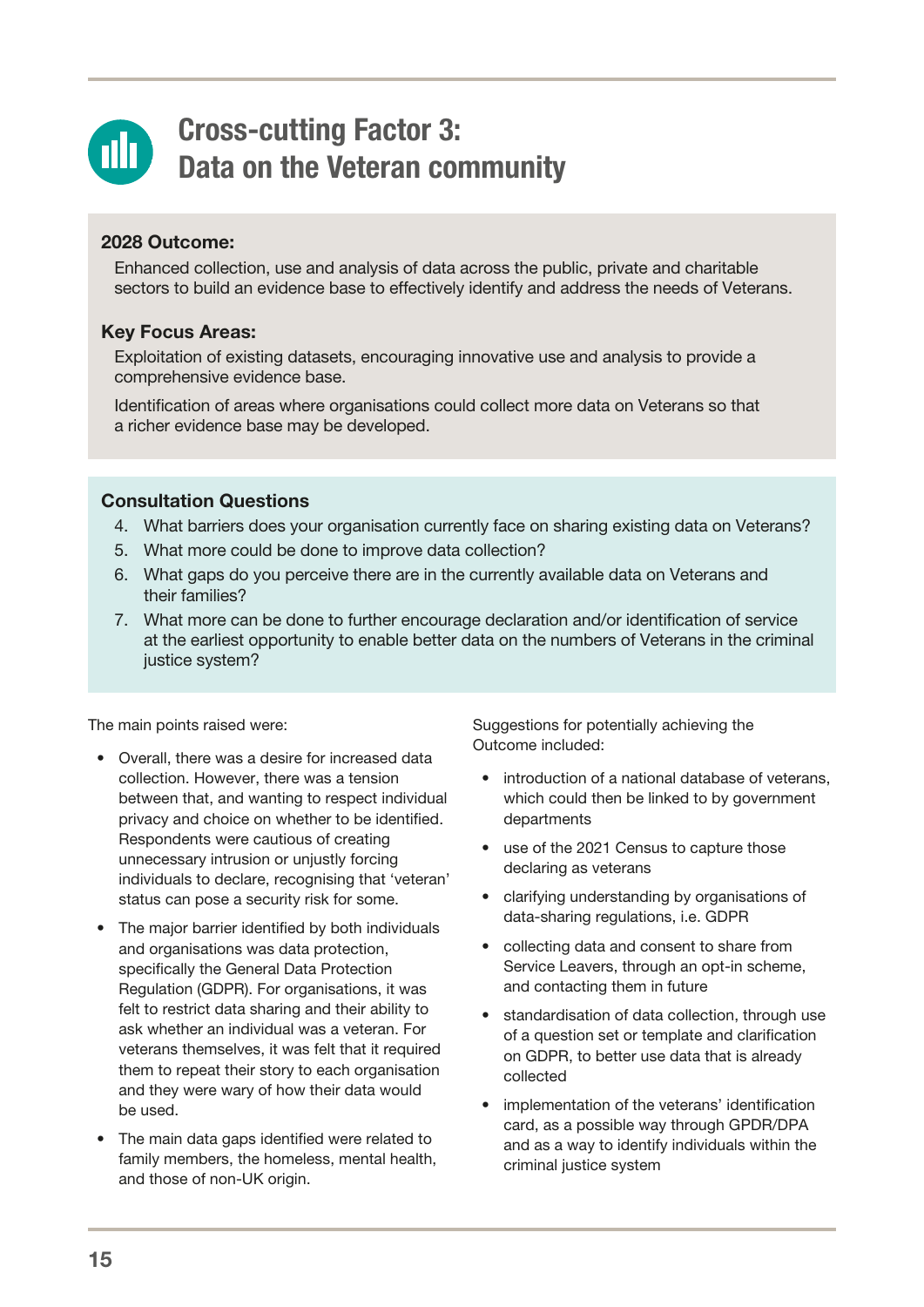- <span id="page-18-0"></span>• increasing data sharing between government departments and, where appropriate, other organisations such as charities
- improved consistency in asking of new entrants to the criminal justice system whether they are a veteran



### Cross-cutting Factor 4: Public perception and understanding

### 2028 Outcome:

The UK population value Veterans and understand their diverse experiences and culture.

### Key Focus Areas:

Identify how a more balanced national conversation about Veterans can be achieved. Address public misperceptions about Veterans.

### Consultation Questions

8. How could the misconceptions about Veterans be effectively challenged?

The main points raised were:

- The need to portray veterans positively to the public and employers was prominent across individual and organisational respondents, as it was felt that there was a lot of focus on negative reporting.
- There was support for providing a more balanced image of veterans, using accurate, factual information.

Suggestions for how to potentially achieve the Outcome included:

- publicising the range of skills and training that veterans have, including soft skills, and can offer to employers and communities
- promoting positive real-life stories or case studies to challenge misconceptions, such as successful transition and work within communities
- tackling stereotypes around demographics, such as old and male
- publicising the reality of life in the Armed Forces and the wide range of outputs the military supports, aside from conflicts
- encouraging community engagement and involvement in local areas
- having veterans visit schools to talk about experiences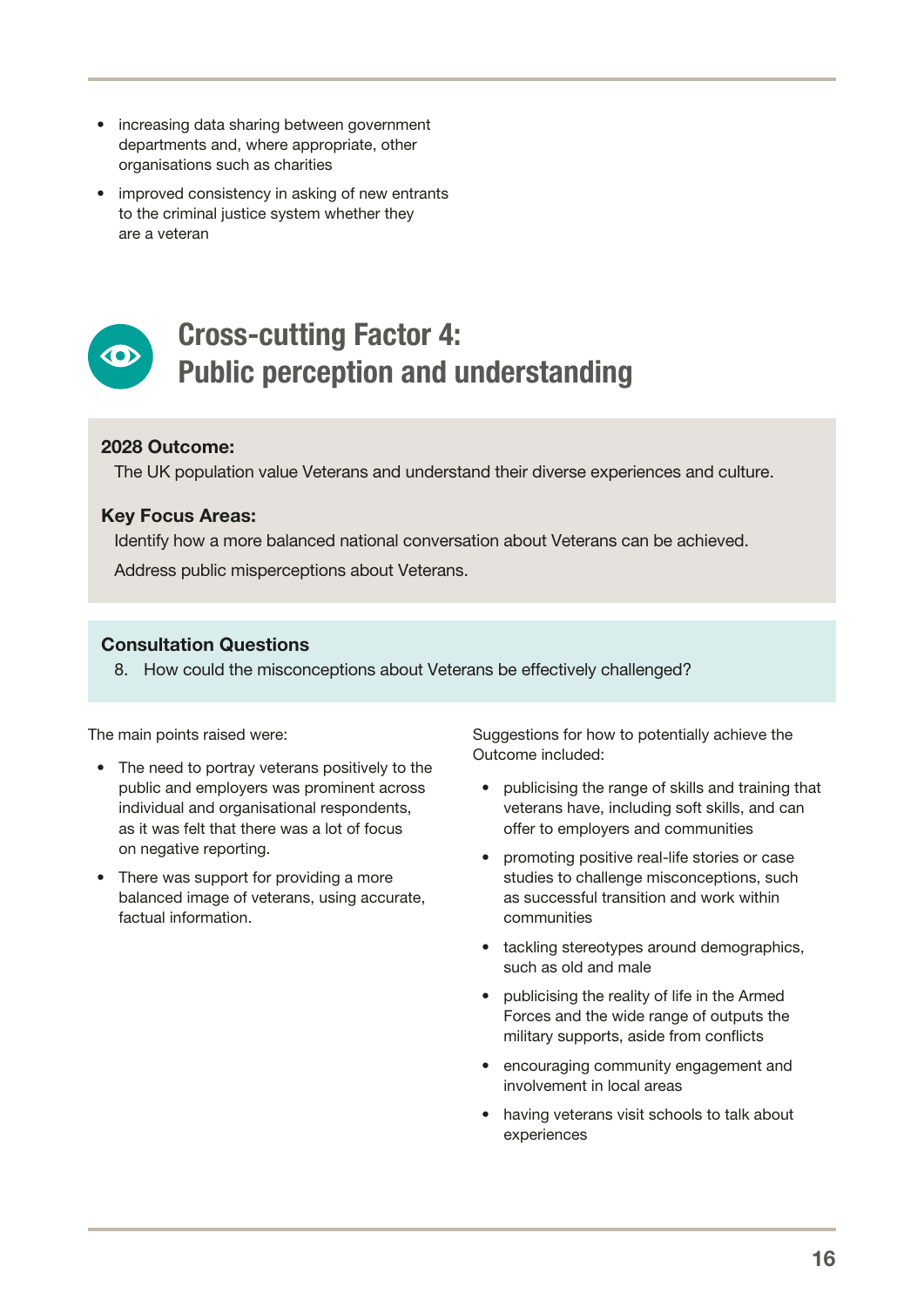<span id="page-19-0"></span>

### Cross-cutting Factor 5: Recognition of Veterans

### 2028 Outcome:

Veterans feel that their service and experience is recognised and valued by society.

### Key Focus Area:

Recognition for those who have served in the UK Armed Forces, especially for those who have sacrificed the most, so they feel their service was appreciated and their experience is valued.

### Consultation Questions

- 9. Do Veterans and their families deserve greater recognition than they receive currently?
- 10. Do the families of deceased Service Personnel, whose deaths are attributable to Service, receive appropriate support and recognition?
- 11. Should there be recognition for those suffering life-changing injury in the service of their country?

The main points raised were:

- As shown in Graph 2, the majority of those who responded believed that veterans and their families deserved greater recognition (question 9). Financial support and preferential treatment, particularly regarding healthcare and housing, were strongly supported as forms of recognition.
- For question 10, Graph 3 shows that the opinion on whether families of deceased Service Personnel received appropriate support and recognition was more split compared to questions 9 and 11. It was felt that while short-term support existed, more long-term support was needed. Some respondents raised the issue of war widows pensions.
- The majority of respondents to question 11 believed that those with life-changing injuries should be recognised, as shown by Graph 4, and that more support was needed, with mental health as a prominent theme.

Suggestions for how to potentially achieve the Outcome included:

- providing financial assistance, particularly for accommodation and priority access to housing
- preferential treatment, particularly in terms of healthcare and housing
- implementing a veterans' identification card
- introducing a recognition scheme of discounts and offers
- wider provision of medals or awards
- having a separate Veterans Day
- longer-term support for bereaved families and those with life-changing injuries
- improved informing of what a bereaved family may be entitled to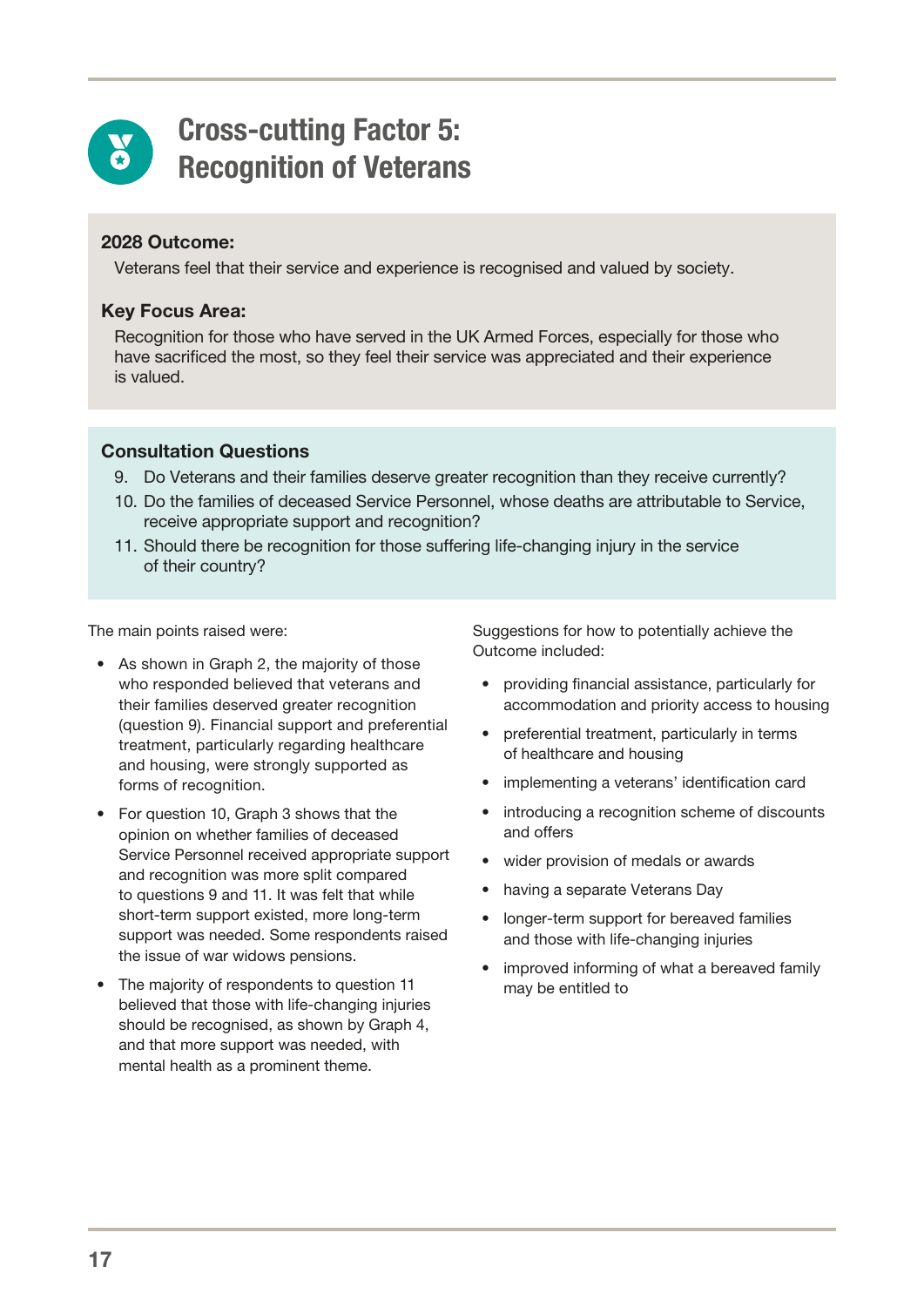

Graph 2 – Question 9: Do Veterans and their families deserve greater recognition than they receive currently?

Graph 3 – Question 10: Do the families of deceased Service Personnel, whose deaths are attributable to Service, receive appropriate support and recognition?



Graph 4 – Question 11: Should there be recognition for those suffering life-changing injury in the service of their country?

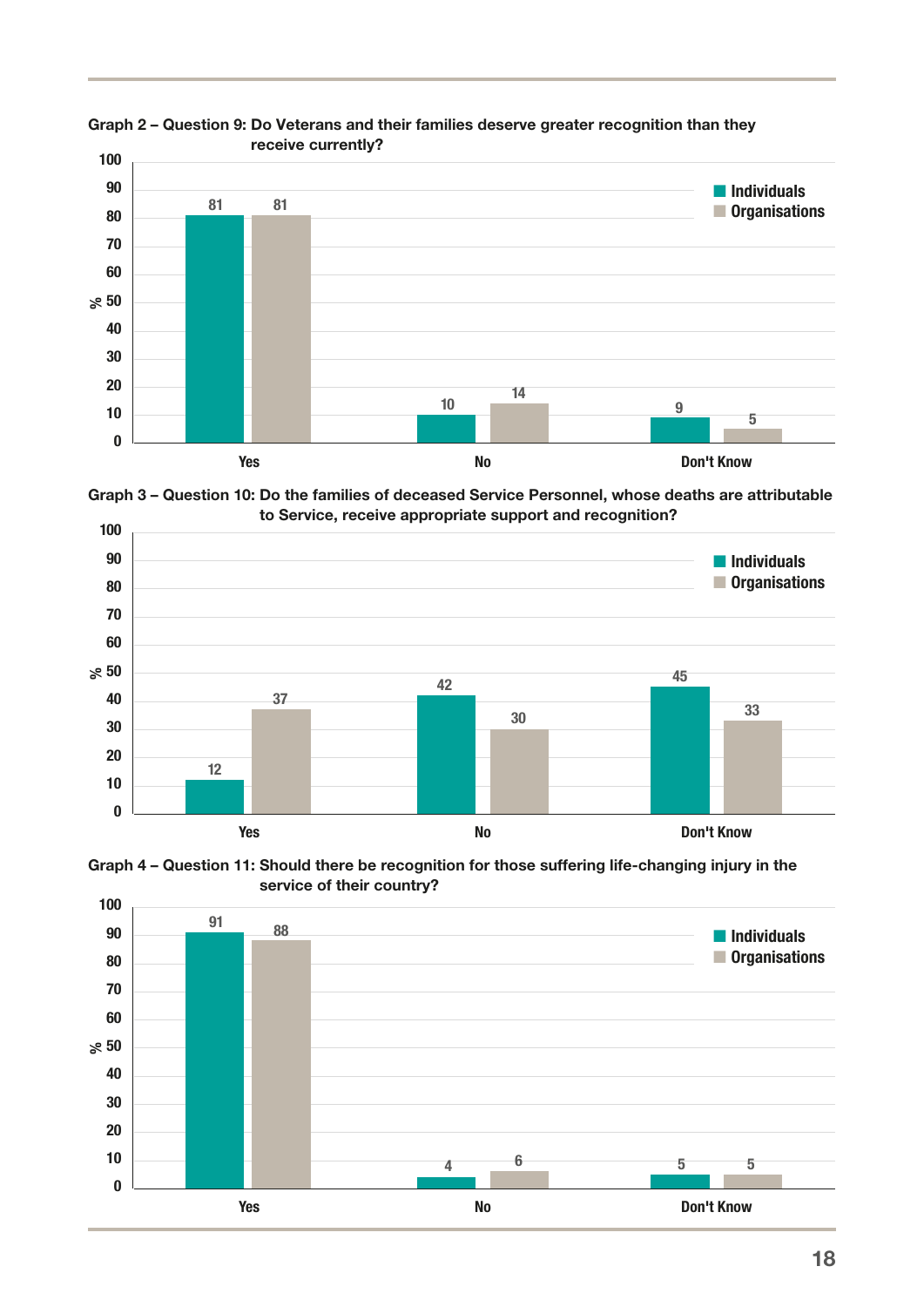<span id="page-21-0"></span>

### Key Theme 1: Community and relationships

### 2028 Outcome:

Veterans are able to build healthy relationships and integrate into their communities.

### Key Focus Areas:

Exploring how existing loneliness initiatives can be inclusive of Veterans.

Encouraging integration into a Veteran's chosen communities, whether retaining a link to the Service or not.

#### Consultation Questions

- 12. Do you specifically include Veterans in your initiatives to tackle loneliness and/or social isolation?
- 13. Where they have not already, how could Veterans be encouraged to integrate into communities?

The main points raised were:

- While respondents suggested veterans were specifically included in loneliness initiatives, as shown in Graph 5, most did not include details of them.
- The responses suggested that there was both a need for military-related and non-military related initiatives, to cater for individual preference on whether to retain a link to the Armed Forces and the perception that they struggle to relate to other civilians.
- Loneliness was not purely a veteran issue, and individuals have different experiences and needs.

Suggestions for how to potentially achieve the Outcome included:

- encouraging volunteering as a way to integrate
- encouraging veterans to use their skills with community groups and projects to the benefit of the community
- promoting reintegration into society and local groups
- better advertising, publicising and signposting existing initiatives and activities to increase awareness of what's available
- holding veteran-specific events, so they can share experiences and culture with fellow veterans
- community organisations encouraging veterans to integrate into the community, by holding special events
- befriending services
- increased support for carers of veterans

#### Graph 5 – Question 12: Do you specifically include Veterans in your initiatives to tackle loneliness and/or social isolation?

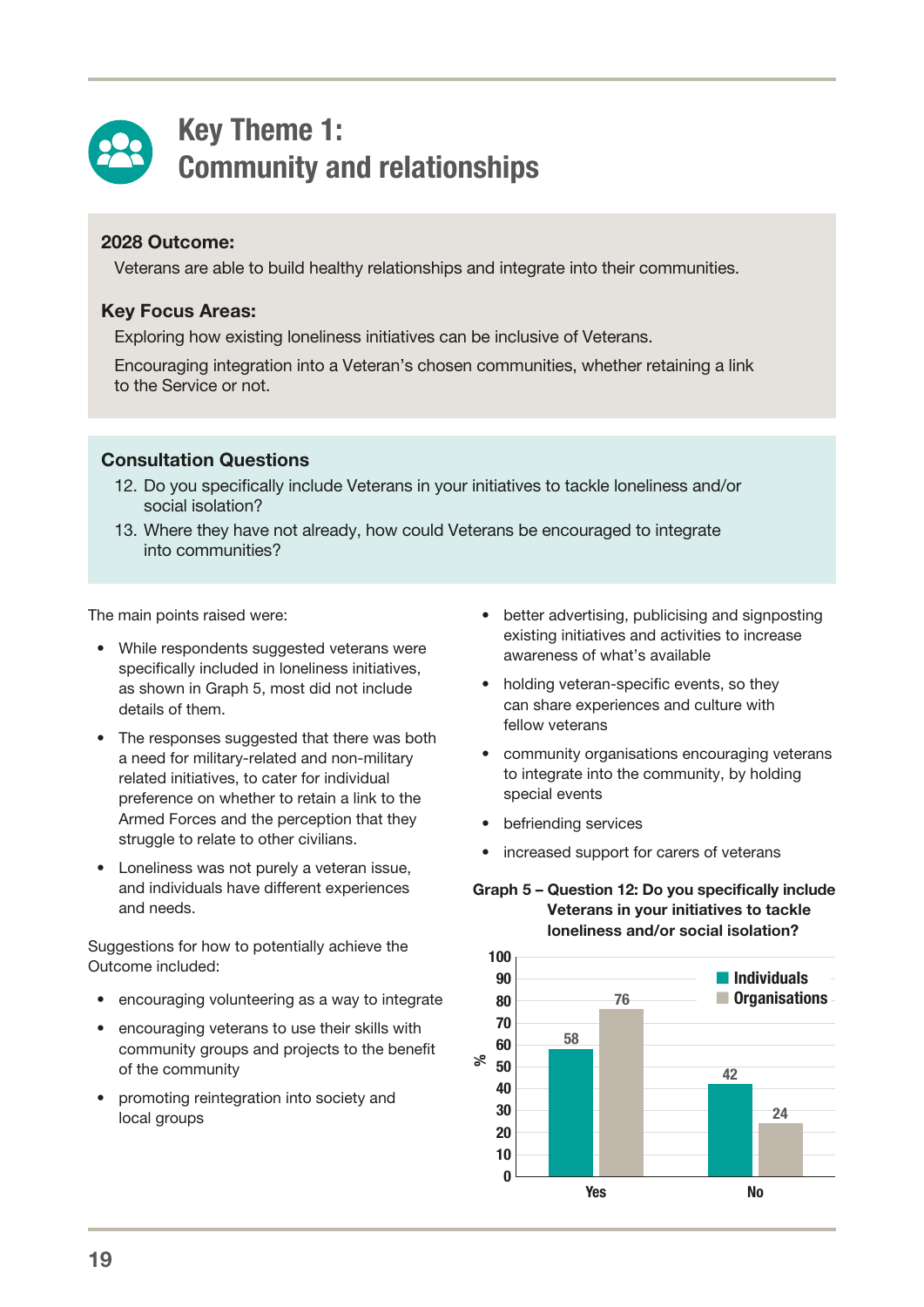<span id="page-22-0"></span>

### Key Theme 2: Employment, education and skills

### 2028 Outcome:

Veterans enter appropriate employment and can continue to enhance their careers throughout their working lives.

### Key Focus Areas:

Continuing to prepare Service Personnel while in-service for employment outside the military environment and understanding what barriers they may face.

Supporting those leaving the Armed Forces, by offering services that are flexible to an individual's needs.

### Consultation Questions

- 14. If you are an employer, what else do you think Veterans need to prepare them for civilian employment?
- 15. If you are an employer, what do you do to maximise the previous experience of employees like Armed Forces Veterans?
- 16. What are the potential barriers (systemic, cultural, psychological, educational, experience, etc.) to Veterans sustaining employment?

The main points raised were:

- Both individual and organisational respondents identified the cultural adjustment to the civilian workplace and the transfer of skills from military to civilian employers as the key challenges for veterans.
- Employers should identify and make best use of veterans' skills in the workplace.
- Organisations particularly highlighted the need to recognise that veterans were not a homogenous group, and needs differed depending on their experiences.

Suggestions for how to potentially achieve the Outcome included:

- encouraging work placements and exposure to civilian workplace
- increased support with interview skills and CV preparation
- matching Service qualifications to civilian qualifications, either by accreditation or a translation-type service
- assistance to understand and demonstrate transferrable skills
- adjusting body language and communication skills to the civilian workplace
- support in developing self-confidence to seek employment opportunities
- employer mentoring or coaching
- starting preparation for transition earlier in a military career
- educating employers on the benefits and value of employing veterans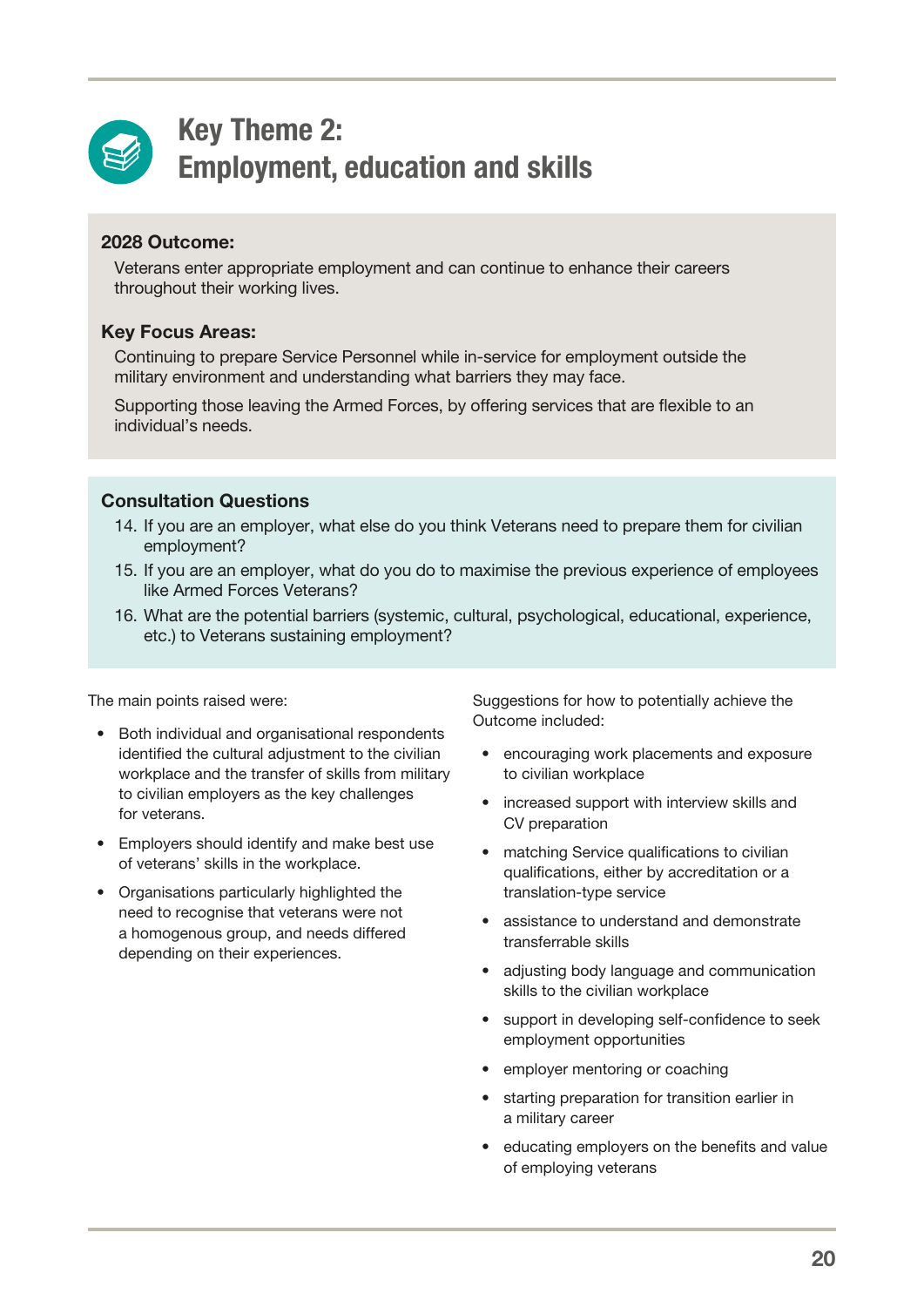<span id="page-23-0"></span>

# Key Theme 3: Finance and debt

### 2028 Outcome:

Veterans leave the Armed Forces with sufficient financial education, awareness and skills to be financially self-supporting and resilient.

### Key Focus Areas:

Preparing Serving Personnel for the financial realities of civilian life.

Reducing potential financial disadvantage encountered due to Service by Veterans.

### Consultation Questions

- 17. What are the current financial issues faced by Veterans and their families?
- 18. How can the current financial issues be tackled?
- 19. What financial information, training or support would Service Personnel benefit from receiving before they left the Armed Forces?

The main points raised were:

- The lack of household budgeting and financial planning skills was the main issue identified by respondents, particularly around planning for the financial changes associated with transitioning out of the Armed Forces.
- There were links for many respondents with other Key Themes, particularly employment and housing.

Suggestions on how to potentially achieve this Outcome included:

- providing financial management training, to include for example household budgeting, credit options and savings
- encouraging financial planning during transition, for the potentially different costs of living, and provide a brief on finances as part of transition
- holding regular, mandatory financial briefings for Serving Personnel to encourage better financial management
- introducing incentivised savings plans
- offering free financial advice
- better publicising of existing schemes to raise awareness
- involving spouses and family in financial training sessions
- granting Armed Forces pensions tax exemption and exemption from benefits assessments
- helping veterans to better understand benefits, pensions and housing options by providing more information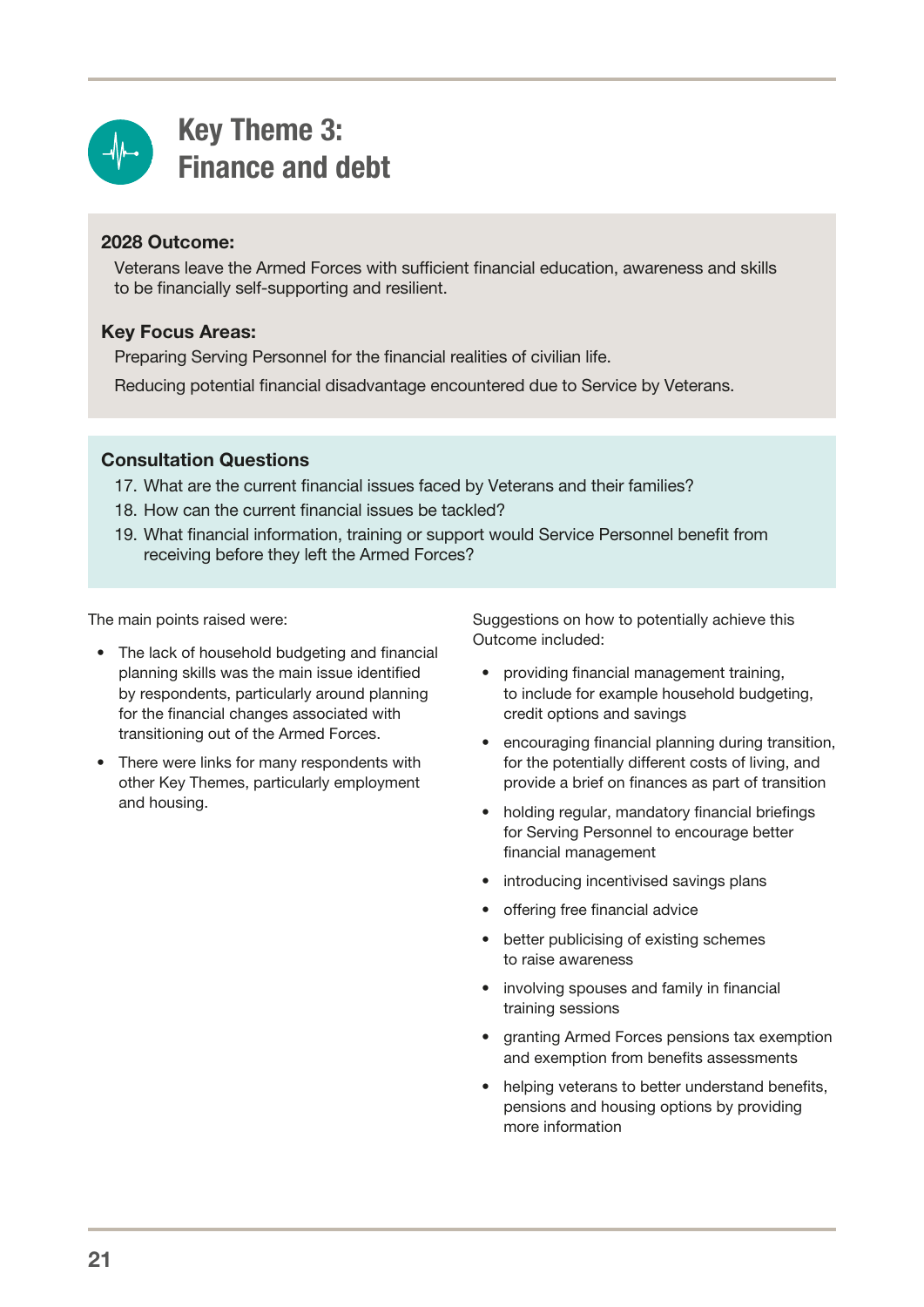<span id="page-24-0"></span>

### Key Theme 4: Health and wellbeing

### 2028 Outcome:

All Veterans enjoy a state of positive physical and mental health and wellbeing, enabling them to contribute to wider aspects of society.

### Key Focus Areas:

Enabling consistency of medical outcomes for Veterans, through a smooth transition of provision from in-Service to post-Service and sharing effective practices amongst clinical and healthcare communities.

Providing bespoke treatment for those Veterans who have bespoke needs because of their service.

Targeting any identified health and wellbeing needs of Veterans in comparison to the general population.

### Consultation Questions

- 20. What are the shortfalls in current provisions of ongoing rehabilitation, recovery and continuous health care through life for those Veterans with service attributable physical and/or mental illnesses or injuries?
- 21. Is there evidence that there are further physical and/or mental health and wellbeing issues that affect Veterans more or differently than the general population?

The main points raised included:

- There was support for providing more consistent longer-term care, particularly in terms of differences across locations, and priority access to medical care. There was no clear consensus on where to focus improvements, but a need for a smooth transition between service providers was raised.
- Graph 6 shows that respondents felt that there were further physical and/or mental health and wellbeing issues that affected veterans more than the general population.
- There was a strong link to the Cross-cutting Factor of Data and the Key Theme of Community and Relationships.

Suggestions for how to potentially achieve the Outcomes included:

- rolling-out veteran-friendly accreditation for GP practices more widely
- increasing training on veterans issues for other medical front-line staff
- transferring medical notes from MOD to GPs on discharge
- aligning IT systems between service providers
- improving signposting of services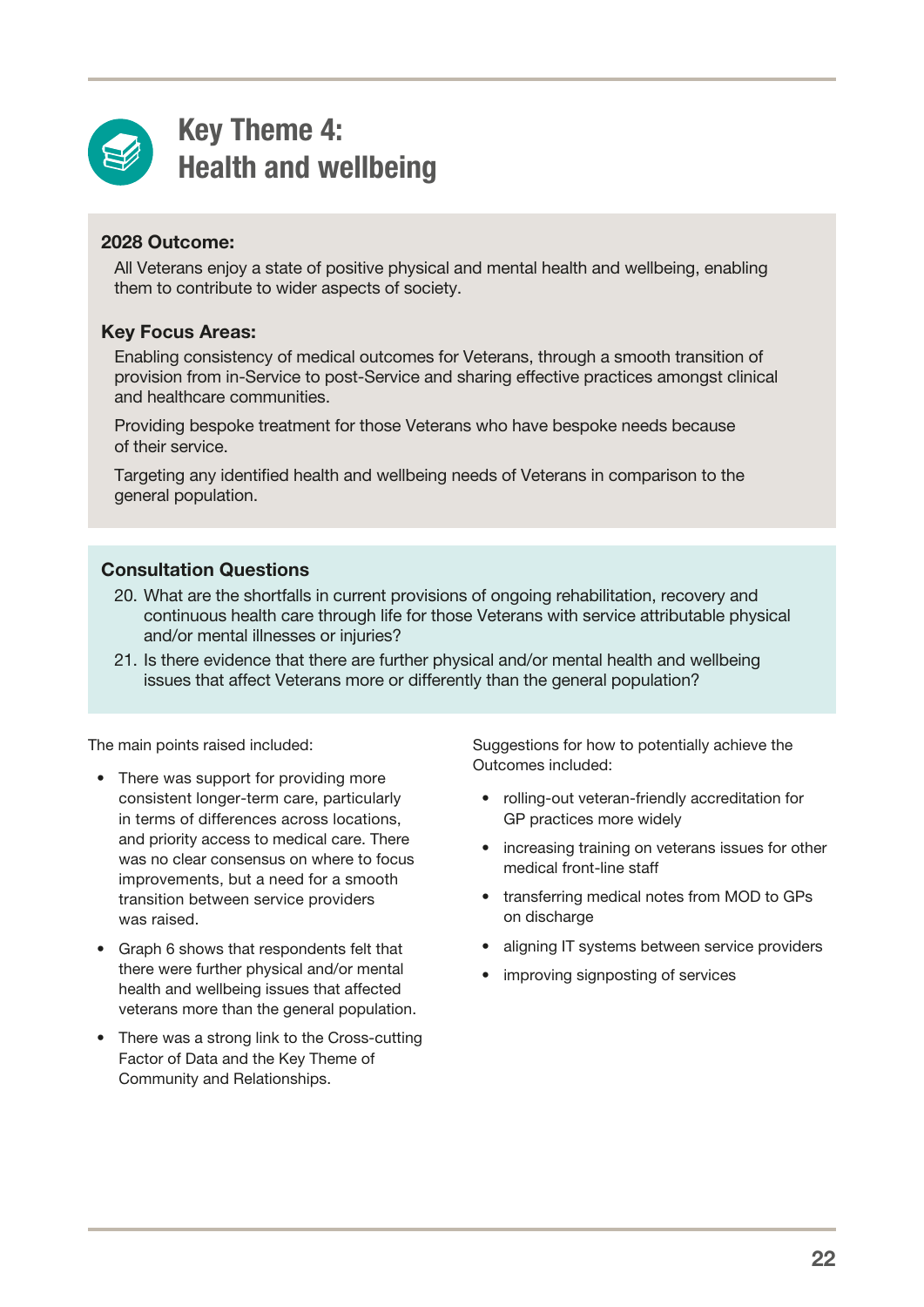

#### Graph 6 – Question 21: Is there evidence that there are further physical and/or mental health and wellbeing issues that affect Veterans more or differently than the general population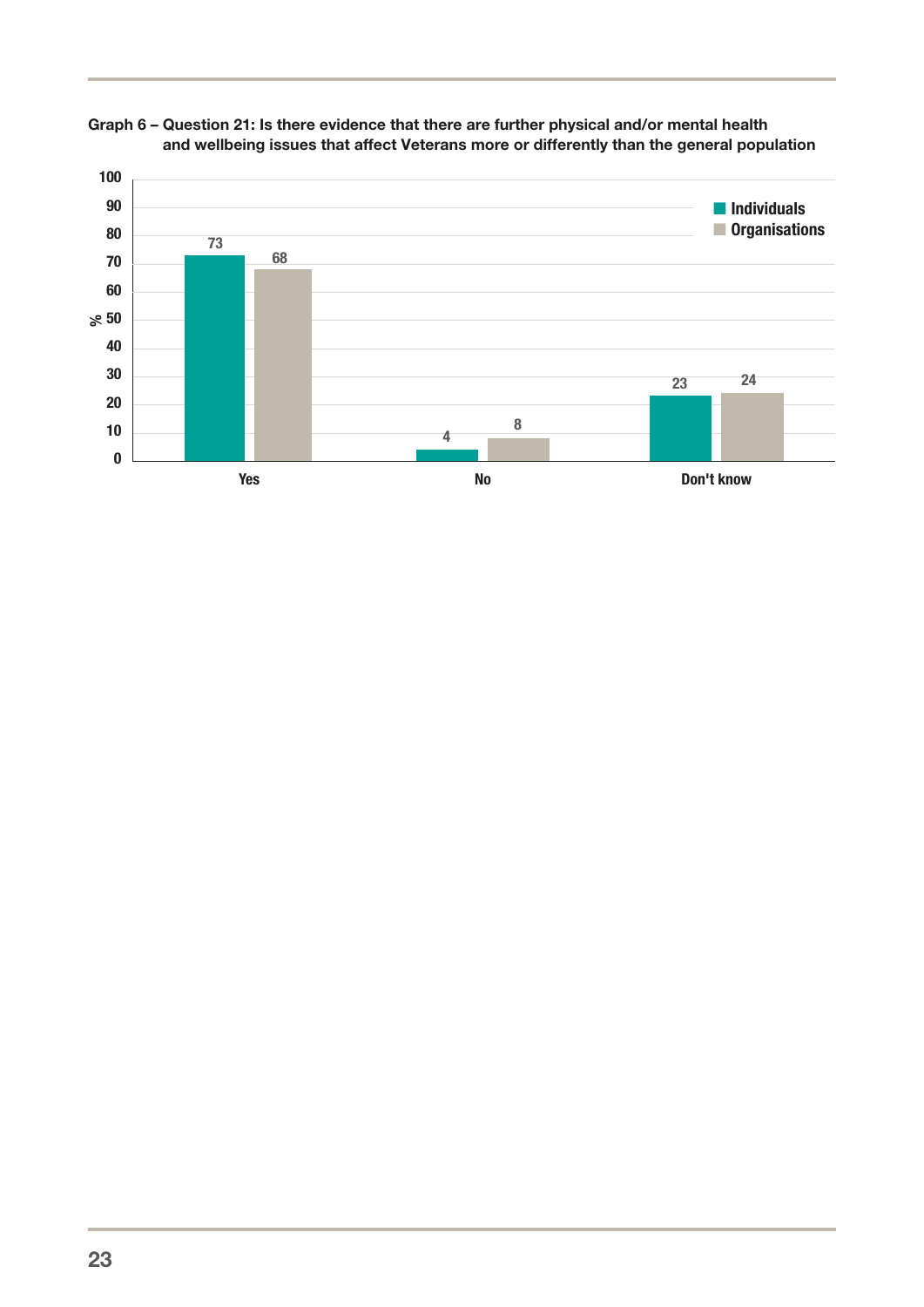<span id="page-26-0"></span>

### Key Theme 5: Making a home in civilian society

### 2028 Outcome:

Veterans have a secure place to live either through buying, renting or social housing.

### Key Focus Areas:

Enabling Service Personnel to find suitable private accommodation.

Assisting those leaving the Service early to find accommodation.

### Consultation Questions

- 22. Do Service Personnel and their families need to be better prepared to find accommodation on leaving the Armed Forces?
- 23. What more could be done to specifically assist those leaving the Armed Forces earlier than planned to find suitable housing?

The main points raised were:

- Graph 7 shows that there was strong agreement by individual and organisational respondents that Service Personnel and their families need to be better prepared to find accommodation on leaving the Armed Forces.
- Many respondents identified that the transition between military-provided housing and civilian housing can be difficult, with differences in cost and the need to be better prepared for finding accommodation.

Suggestions on how to potentially achieve the Outcome included:

- providing interim housing for those leaving the Services or consider allowing them to remain in Service accommodation for a limited period
- prioritising veterans for social housing
- providing advice and support at transition on housing options, preferably specific to the area the individual is moving to, and the reality of cost differences
- encouraging long-term planning and early financial preparation for future accommodation
- introducing an in-service savings scheme to help plan for future accommodation
- providing access to finance for housing-related costs, such as deposits
- providing financial advice on buying
- Graph 7 Question 22: Do Service Personnel and their families need to be better prepared to find accommodation on leaving the Armed Forces?

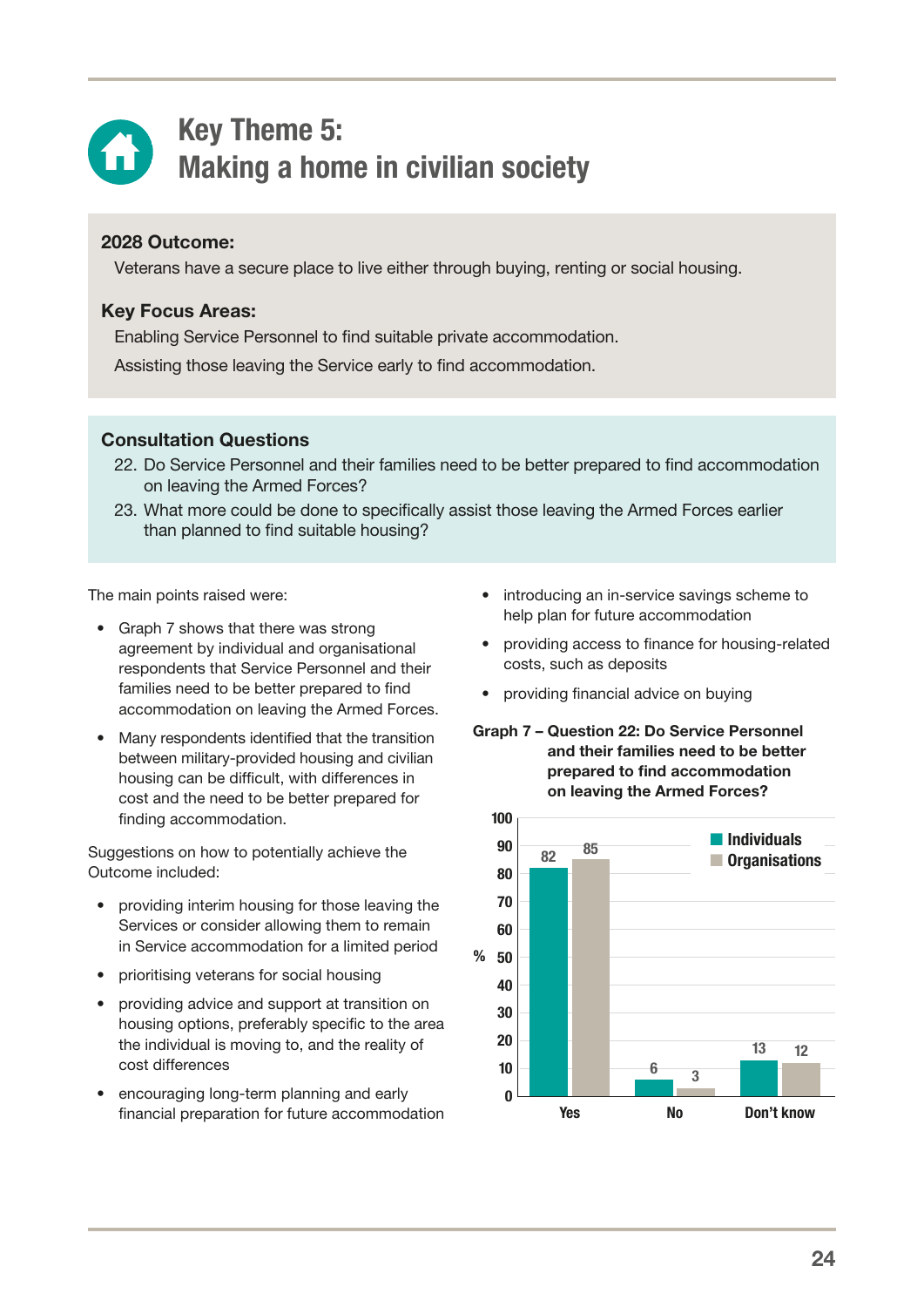<span id="page-27-0"></span>

### Key Theme 6: Veterans and the law

### 2028 Outcome:

Veterans leave the Armed Forces with the resilience and awareness to remain law-abiding civilians.

### Key Focus Areas:

Building on provisions in-Service and during transition to lower the risk that future Veterans will engage with the criminal justice system.

Expanding the good practice initiatives that work collaboratively across sectors to support Veterans and reduce the likelihood of reoffending.

### Consultation Question

24. What more can be done to support Veterans in the criminal justice system, including reducing likelihood of reoffending?

The main points raised were:

- Improved data collection and research on the number of veterans in the criminal justice system and the reasons for that were identified as key to fully understanding this Key Theme.
- Addressing issues in the other Key Themes, such as housing, finance, employment, would contribute to reducing likelihood of reoffending.

Suggestions for how to potentially achieve the Outcome included:

- research to identify why and for what crimes veterans are in the criminal justice system
- providing specialist support to those who need it to reduce reoffending, such as drug rehabilitation, alcohol, mental health
- mentoring and/or peer-to-peer support for those in the criminal justice system
- improving data collection
- improving mental health screening
- signposting to other organisations who can support
- providing educational support to develop skills for after release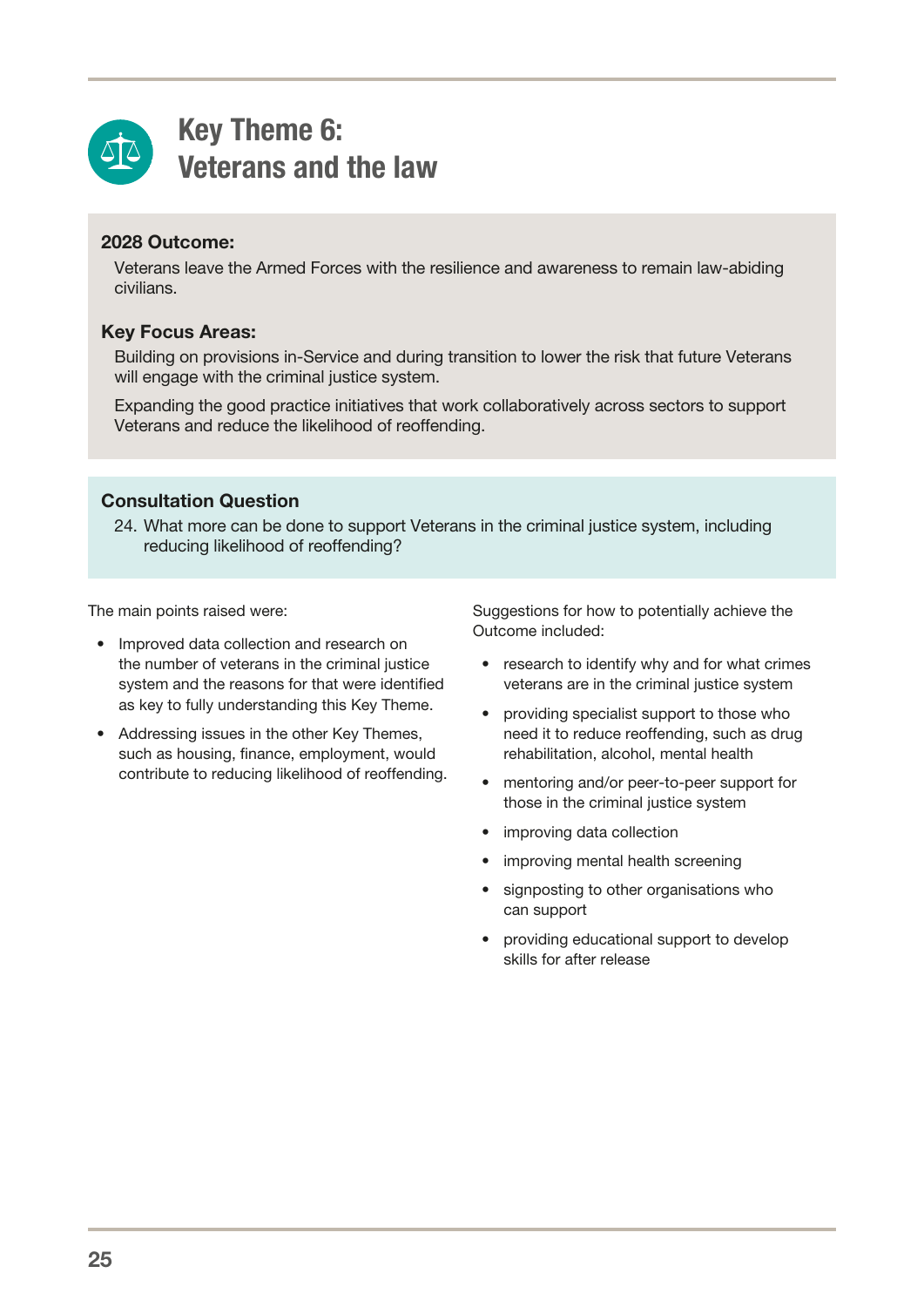# <span id="page-28-0"></span>Section 3 – Government response to the Consultation

Following consideration of the initial analysis of this consultation by the relevant departments, the UK Government response splits into the following:

Section 3.1 – This summarises what the UK Government currently does to support veterans, in addition to services available to all civilians in the UK. Some suggestions in the analysis referred to policies or activities that were already underway, identifying that respondents may be unaware of what UK Government currently provides to specifically support veterans. Devolved matters in Scotland and Wales are not included.

Section 3.2 – The initial UK Government Action Plan contains commitments that central UK Government aims to deliver by the end of 2021. This initial action plan is focused on central UK Government, but we cannot achieve the aims of the Strategy on our own and it was clear from the consultation that there is appetite for co-ordinated action across regional and local levels. That is why we will continue to work with service deliverers across the UK who support veterans to produce future action plans, particularly to mature the work already underway with the Cobseo Clusters. We will develop a mechanism for accountability and reviewing delivery regularly. We will provide annual updates on progress.

### Section 3.1 – Summary of current UK Government support to veterans

The analysis of the consultation identified that some respondents were unaware of what the UK Government currently does to support veterans, because their suggestions for what government could do to implement the Strategy referred to services that are already provided. Within the UK, veterans access public sector services in the same way as their fellow civilians, through a combination of UK Government, Devolved Government and local authority provision. The unique circumstances of each nation and region mean that in practice the level and method of service can, and should, be different as they are tailored to local needs, even if the principles and broad outcomes are consistent.

In addition to those public sector services available to all civilians, the UK Government also provides the following specifically to support veterans (devolved matters in Scotland and Wales are not included):

### Cabinet Office

The Office for Veterans' Affairs, established in October 2019, will enable better co-ordination of government departments and other partners to deliver co-ordinated support for veterans. It will promote the outstanding contribution veterans are already making to our economy and society and ensure no individual who needs help is left behind after they leave service.

### Department for Education

The Further Education and Higher Education Scheme, jointly funded with the MOD and the Devolved Governments, provides access for eligible Service Leavers to a first full Level 3 (GCE A level or vocational equivalent), or a first higher education qualification (a foundation degree or a first undergraduate degree or vocational equivalent).

**Further Forces** is a fully-funded programme which supports those leaving or those who have left within the last five years to train as a Further Education teacher and work towards a Certificate in Education or PGCE.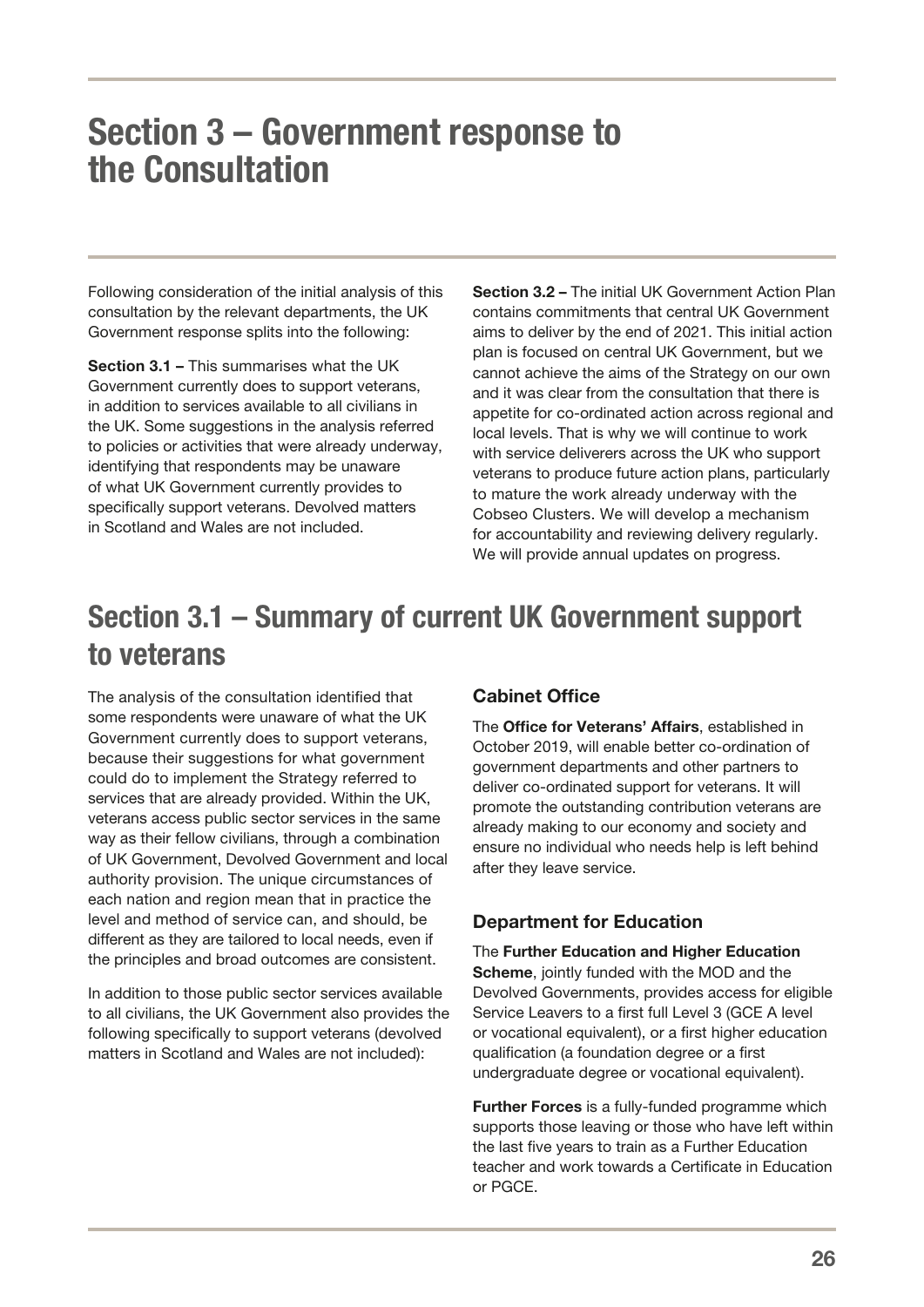Veterans Bursary into Teaching, introduced in September 2018, offers bursaries for priority undergraduate courses to those leaving or those who have left within the last five years to help them transition into teaching. This replaced the Troops for Teachers Programme.

Education of younger generations about conflict and encouraging veterans into schools can be part of schools providing a broad and balanced curriculum, for example through the flexibility within the history curriculum or under their Personal, Health and Social Education (PSHE) programme (where appropriate). The delivery of the curriculum is for schools themselves. Resources are available from a range of bodies, including the Imperial War Museums, the Historical Association and Royal Historical Society, and some schools will also offer opportunities to hear directly from veterans during lessons. Additionally, a Combined Cadet Force (CCF) within in a school may have an affiliation to a particular regiment/battalion and the cadets may learn about its history from veterans or Serving Personnel via this relationship. This activity is extra-curricular.

#### Department for Health and Social Care and National Health Service (NHS) (England)

Veterans' Mental Health Transition, Intervention and Liaison Service (TILS) is for Serving Personnel approaching discharge from the military and veterans with mental health difficulties. The service provides a range of treatment, from recognising the early signs of mental health problems and providing access to early support, to therapeutic treatment for complex mental health difficulties and psychological trauma. Help may also be provided with housing, employment, alcohol misuse and social support.

Veterans' Mental Health Complex Treatment Service (CTS) is an enhanced out-patient service for veterans who have military-related complex mental health difficulties that have not improved with previous treatment. The service provides intensive care and treatment that may include (but is not limited to) support for drug and alcohol misuse, physical health, employment, housing, relationships and finances, as well as occupational and trauma focused therapies.

The commissioning of the Veterans' Mental Health High Impact Service (HIS) was launched by NHS England and NHS Improvement in October 2019. For veterans who are in a mental health crisis and need urgent and emergency care and treatment, HIS will first be commissioned as a pathfinder service delivered through a collaborative network of providers to facilitate the join up of mental health commissioning pathways. The new service aims to provide veterans with crisis care, therapeutic inpatient support, care co-ordination across organisations and support and care for their family members and carers where appropriate. The service will commence with the provision of regional pathfinders from April 2020. Findings from the pathfinders, together with a programme of engagement, will inform a final service model that will launch in April 2022.

The Veterans Trauma Network (VTN) is the first NHS pathway for veterans' physical health, providing care and treatment to those with a service-attributable health problem. Located in 10 major trauma centres across England, with links to five specialist NHS trusts, the network works closely with Defence Medical Services (DMS), national centres of clinical expertise, the TILS and CTS, as well as military charities, to provide a complete package of care. It is run largely by healthcare professionals who are either veterans or Serving Personnel. GPs can use a single email to refer veterans to the service, where they will benefit from specialist care by military and civilian experts. The service was expanded to cover Wales in 2019.

Armed Forces personnel in transition: Integrated Personal Commissioning for Veterans Framework (IPC4V) is a personalised care approach for the small number of Serving Personnel who have complex and enduring physical, neurological and mental health conditions that are attributable to injury while in the Service. It provides a framework for effectively planning and delivering personalised care in line with the Armed Forces Covenant. Central to this is an improved discharge planning process, starting approximately nine months before these individuals leave the military. This means that the MOD, health and social care, Armed Forces charities and other organisations involved in the care of these individuals are brought together at an earlier point in the care pathway to ensure care and support arrangements are in place as they transition to civilian life and beyond.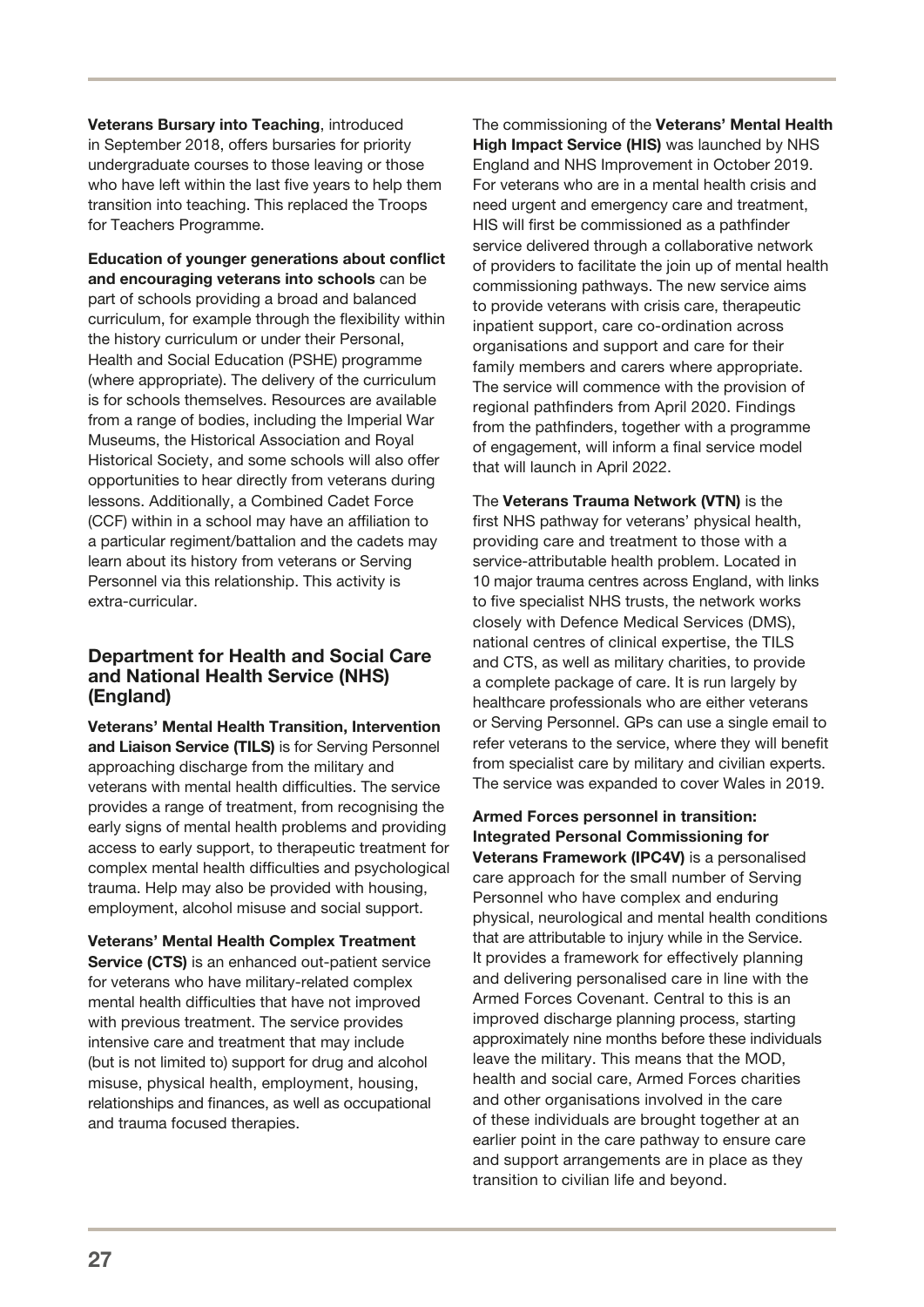The Veterans Prosthetics Panel provides funding on a named veteran basis to NHS Disablement Service Centres (DSC) to ensure that veterans who have service-related limb loss can access high quality prosthetics regardless of which centre they attend.

Personalised care for veterans with a long term physical, mental or neurological health condition or disability. Veterans with a complex and lifelong health condition may be eligible for the veterans personalised care programme. Eligible individuals will have a single personalised care plan for all their health and wellbeing needs that is developed with them and a range of organisations, including health and social care and military charities.

The Veteran-friendly GP practice accreditation scheme, introduced by NHS England and NHS Improvement, together with the Royal College of General Practitioners, is intended to help ensure practices are equipped to best care for veterans and their families and has already accredited over 600 surgeries.

The Veterans Covenant Healthcare Alliance (VCHA) aims to improve NHS care for the Armed Forces community by supporting trusts, health boards and other providers to identify, develop and showcase the best standards of care. Forty-one hospital trusts have already been accredited as 'Veteran-Aware', having demonstrated their commitment to eight core manifesto standards, including signing the Armed Forces Covenant, raising awareness of veterans' healthcare needs among staff, and establishing links with local support providers. The VCHA is working with many more trusts to achieve accreditation.

Step into Health provides a dedicated pathway for the Armed Forces community to access the numerous career opportunities available in the NHS.

The Veterans ReGroup pathfinder service is for veterans in the criminal justice system in the Nottinghamshire and Lincolnshire areas. The service provides a joined up and holistic care pathway for veterans on the verge of criminal behaviour, those within the criminal justice system and those exiting prison, with a key aim of reducing the risk of these individuals offending or reoffending. Veterans ReGroup will be delivered for a period of 18 months with key insight and outcomes, informing future commissioning arrangements for an England-wide service.

#### Department for Work and Pensions (DWP)

Armed Forces Champions, located in Jobcentre Plus districts, work with the MOD Career Transition Partnership and support organisations in their districts, as well as local and national employers to identify work trials and employment opportunities. They support Service Leavers and their families through helping Jobcentre Plus staff to understand their needs. Some Champions and other DWP staff will visit major bases to support Service Leavers and ensure that they understand the benefits they may be entitled to. They also help to upskill Unit Welfare Officers to enhance their knowledge of the welfare system and enable them to support Service Leavers as part of the transition process.

Under Universal Credit rules, those receiving War Disablement Pensions and Armed Forces Compensation Scheme Guaranteed Income Payments do not have their Universal Credit reduced to take account of this income.

The Armed Forces Independence Payment (AFIP) was introduced by DWP and MOD from 8 April 2013. AFIP is a simplification of the financial support available for members of the Armed Forces who have been seriously injured as a result of military service since 6 April 2005. Since 8 April 2013, these individuals automatically receive ongoing payments to help with the additional costs associated with their injuries, rather than face separate disability assessments. Eligible seriously injured Service Personnel receive at least as much under this arrangement as they would from the highest rates of Disability Living Allowance or Personal Independence Payment.

Under the benefit cap exemption rules, receipt of Armed Forces Compensation Scheme Guaranteed Income Payments and War Pension Scheme payments exempts a recipient and household from the benefit cap.

The opportunity for early voluntary entry to the new Work and Health Programme (WHP) is available for veterans who would benefit from specialist employment support to find work. For the purpose of access to the WHP, a veteran is defined as a person who has served in the Armed Forces for any day within the last three years. This early voluntary entry is also available to partners of veterans and partners of serving members where appropriate.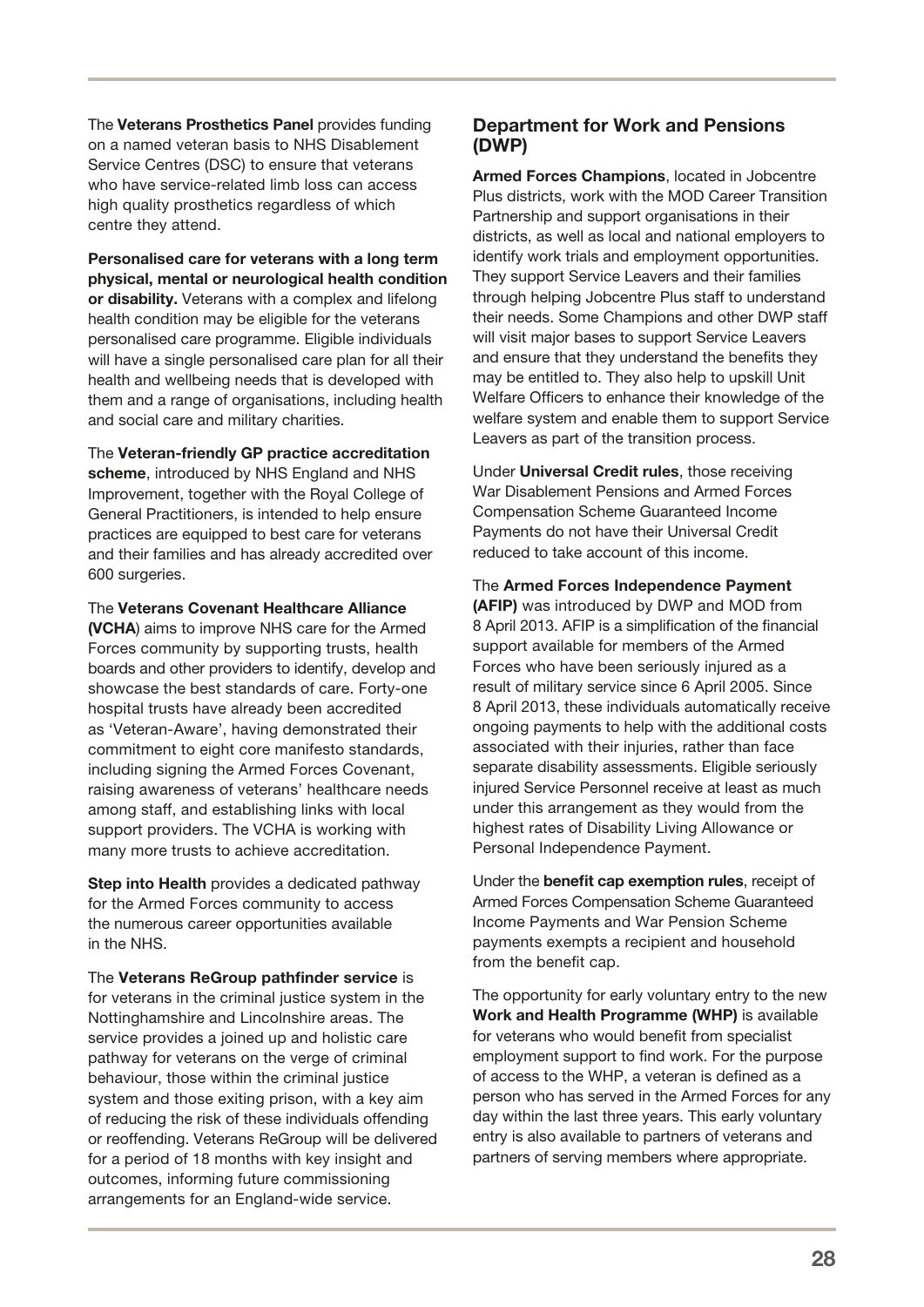#### Access to benefits for medically-discharged

personnel. DWP uses Service Medical Board evidence where it can so a severely disabled person doesn't have to undergo additional examinations for Employment and Support Allowance and Universal Credit purposes.

### Home Office

If a non-UK member of the Armed Forces, including Gurkhas, is medically discharged from the Armed Forces they are eligible for Indefinite Leave to Remain status, even if they have not completed a minimum of four years of service.

### Ministry of Defence (MOD)

Veterans UK is the MOD's dedicated veterans' support organisation and works in partnership with wider MOD, other government departments and external organisations to provide support and advice to veterans. It administers the different Armed Forces Pensions and Armed Forces Compensation Schemes. It publishes the Service Leavers Guide, which offers information and advice on a range of topics to help Service Leavers transition into civilian life: [https://www.](https://www.gov.uk/government/publications/service-leavers-pack) [gov.uk/government/publications/service-leavers](https://www.gov.uk/government/publications/service-leavers-pack)[pack.](https://www.gov.uk/government/publications/service-leavers-pack) It also operates the Integrated Personal Commissioning for Veterans Framework (IPC4V), which as discussed above, provides bespoke support for the most seriously injured.

Within Veterans UK, the Veterans Welfare Service provides welfare support to veterans and if necessary, it also redirects requests to a range of organisations. The Vets UK Helpline is a 24/7 staffed answering service provided in partnership with the charities Combat Stress and the Samaritans. The MOD Medals Office is responsible for the provision of medals authorised by Her Majesty the Queen and the Veterans Badge. The new Defence Transition Services (DTS), introduced to support the Defence Holistic Transition Policy, aims to support Service Personnel and their families as they transition into civilian life.

Armed Forces Covenant Fund Trust is the independent trust that manages the Armed Forces Covenant Fund of £10 million per annum, which finances grant programmes in support of the Armed Forces community. One example is the Veterans' Support Office in Northern Ireland,

which works with charities, veterans' support organisations and statutory bodies across the UK to identify best practice and to sponsor their introduction, where appropriate, in Northern Ireland. It also takes up individual cases where and when charitable or statutory bodies are not able to address an individual issue or case.

Defence Relationship Management works with organisations throughout the UK to help them understand the Armed Forces community, the value of signing the Armed Forces Covenant and supporting the employment of veterans. They administer the Employer Recognition Scheme, which recognises employer support for the Armed Forces Covenant and encompasses bronze, silver and gold awards for employers that pledge, demonstrate or advocate support for the Armed Forces community including veterans. A number of these businesses and organisations, particularly gold award winners, promote the employability of veterans.

### Directorate of Defence Communications (DDC)

delivers campaigns to promote the Armed Forces Covenant and reactive communications to handle negative news stories, working in collaboration with Defence Relationship Management, the Services, other government departments and other partners, such as the British Forces Broadcasting Service (BFBS). In 2018, they worked in collaboration with the Forces in Mind Trust to commission YouGov to explore the public perceptions of ex-Service Personnel and to understand what influences people's opinions. This has enabled DDC to form a better understanding of how to deal with negative perceptions.

Defence Statistics proactively shares the veteran information it holds with the public by publishing Official and National Statistics. Information within the publications are scrutinised to ensure no personal information is inadvertently disclosed. All reports are available at [https://www.gov.uk/](https://www.gov.uk/government/publications/mod-national-and-official-statistics-by-topic/mod-national-and-official-statistics-by-topic) [government/publications/mod-national-and-official](https://www.gov.uk/government/publications/mod-national-and-official-statistics-by-topic/mod-national-and-official-statistics-by-topic)[statistics-by-topic/mod-national-and-official](https://www.gov.uk/government/publications/mod-national-and-official-statistics-by-topic/mod-national-and-official-statistics-by-topic)[statistics-by-topic](https://www.gov.uk/government/publications/mod-national-and-official-statistics-by-topic/mod-national-and-official-statistics-by-topic). They also have data-sharing projects with government departments, devolved governments and researchers, where MOD's Service Leavers database is being matched to survey and administration data in order to identify veterans as a group, not as individuals.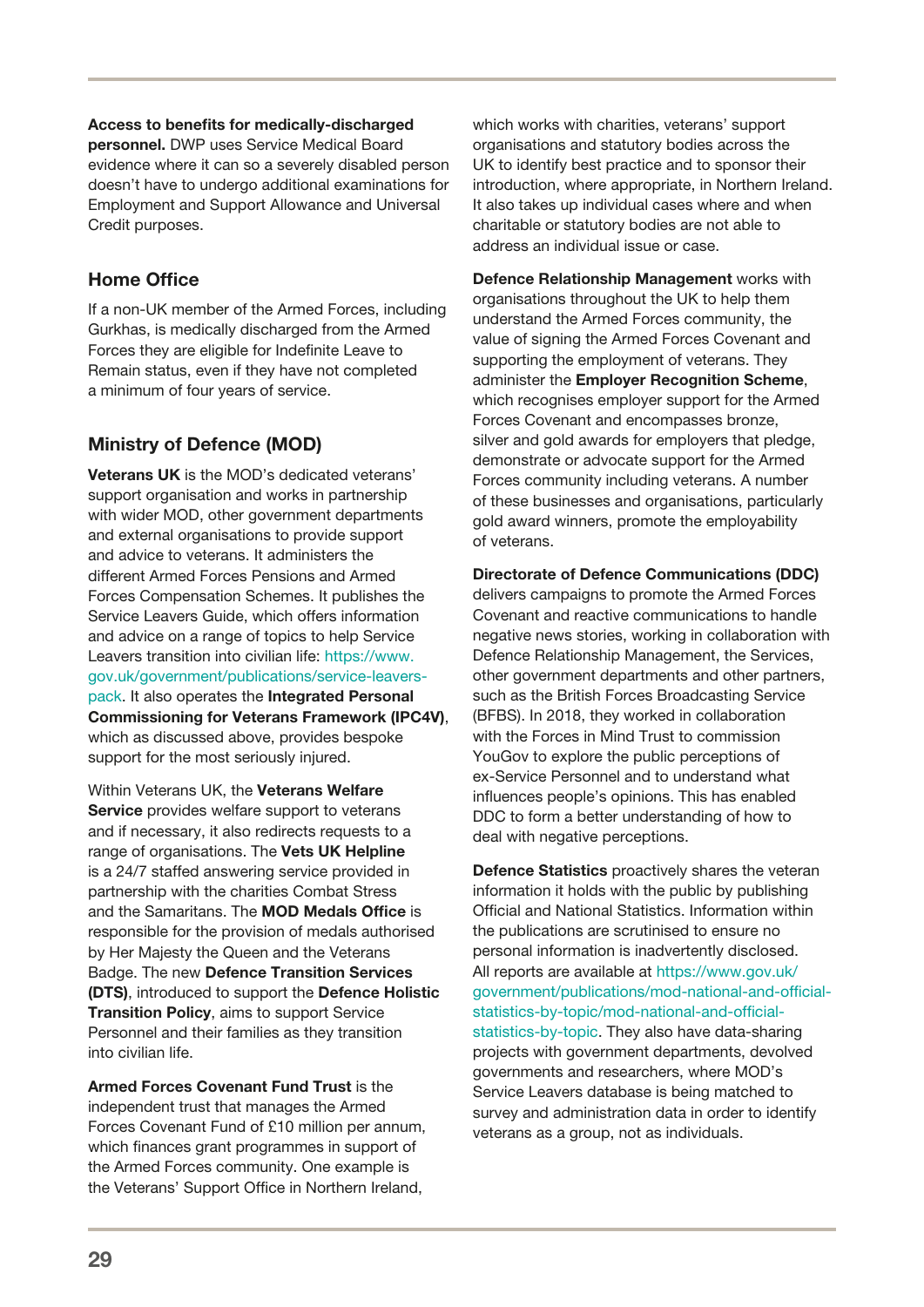Armed Forces Day has been an annual event celebrating and honouring the contribution of the Armed Forces community since 2006. Veterans are part of this and encouraged to engage with the day.

Since December 2018, those leaving the Armed Forces are issued with a Veterans Recognition card, as recognition of their service and to assist organisations verify their previous service.

The Defence Holistic Transition Policy launched in October 2019. This expands MOD transition support beyond the previous focus on employment, recognising that transition is far wider than this and is a significant life change for the Service Person and their families during discharge. The long-standing employment support delivered by the Career Transition Partnership will continue.

The Career Transition Partnership (CTP) is the MOD's official provider of resettlement services to those leaving the Armed Forces, accessible from two years before discharge through to two years after. CTP supports Service Leavers in their transition through a range of career and employment support, including skills development workshops, seminars, online resources, events, resettlement training advice, vocational training courses, career consultancy, one-to-one guidance and job-finding support.

The CTP jobs board provides free access to employers and ex-Service Personnel, ensuring maximum gain and exposure for both parties. Civilian Work Attachment opportunities are also advertised on Right Job or can be sourced by contacting employers directly. There are four key programmes, which ensure all members of the Armed Forces receive the right support depending on their circumstances and time served:

- Core Programme, available to those who have served more than six years and all medical discharges.
- Employment Support Programme, available to those who have served between four and six years.
- Early Service Leaver Programme: CTP Future Horizons, available to those who leave before the four-year point or those who lose entitlement to other programmes because of a compulsory discharge.
- Specialist Support Programme: CTP Assist, a specialised career service to support approximately 900 wounded, injured and sick Service Leavers per year to achieve a sustainable and fulfilling career, regardless of time served.
- CTP also provides a free recruitment service for employers wanting to recruit ex-Armed Forces people and raises awareness among employers of the talent pool available and the wealth of transferrable skills Service Leavers bring to the job market.

Enhanced Learning Credits can be used for up to five years after leaving the Armed Forces, to fund eligible training opportunities.

The Further Education and Higher Education Scheme, jointly funded with Department for Education and the Devolved Governments, provides access for eligible Service Leavers to a first full Level 3 (GCE A level or vocational equivalent), or a first higher education qualification (a foundation degree or a first undergraduate degree or vocational equivalent).

The MOD partners with Joining Forces (Credit Unions) to encourage current and former members of the Armed Forces to manage their finances well, plan for the future and avoid making poor financial decisions. Credit unions are not-for-profit financial co-operatives, owned by, and run for, their members. Joining Forces operates a payroll deduction or a pension deduction whereby an agreed amount is deducted at source (before the salary is paid in to the bank) thereby encouraging savings or good management of a loan.

MoneyForce is a joint initiative between Standard Life Charitable Trust, The Royal British Legion and the Ministry of Defence, which aims to assist all Service Personnel, their partners, families and dependants, to be better equipped to manage their money and financial affairs.

The Defence Discount Service, launched in 2012, is the official MOD discount provider for the Armed Forces community, including veterans.

The mental health helpline, in partnership with Combat Stress, is a team of specially-trained professionals that are available 24 hours a day to provide free confidential advice and support.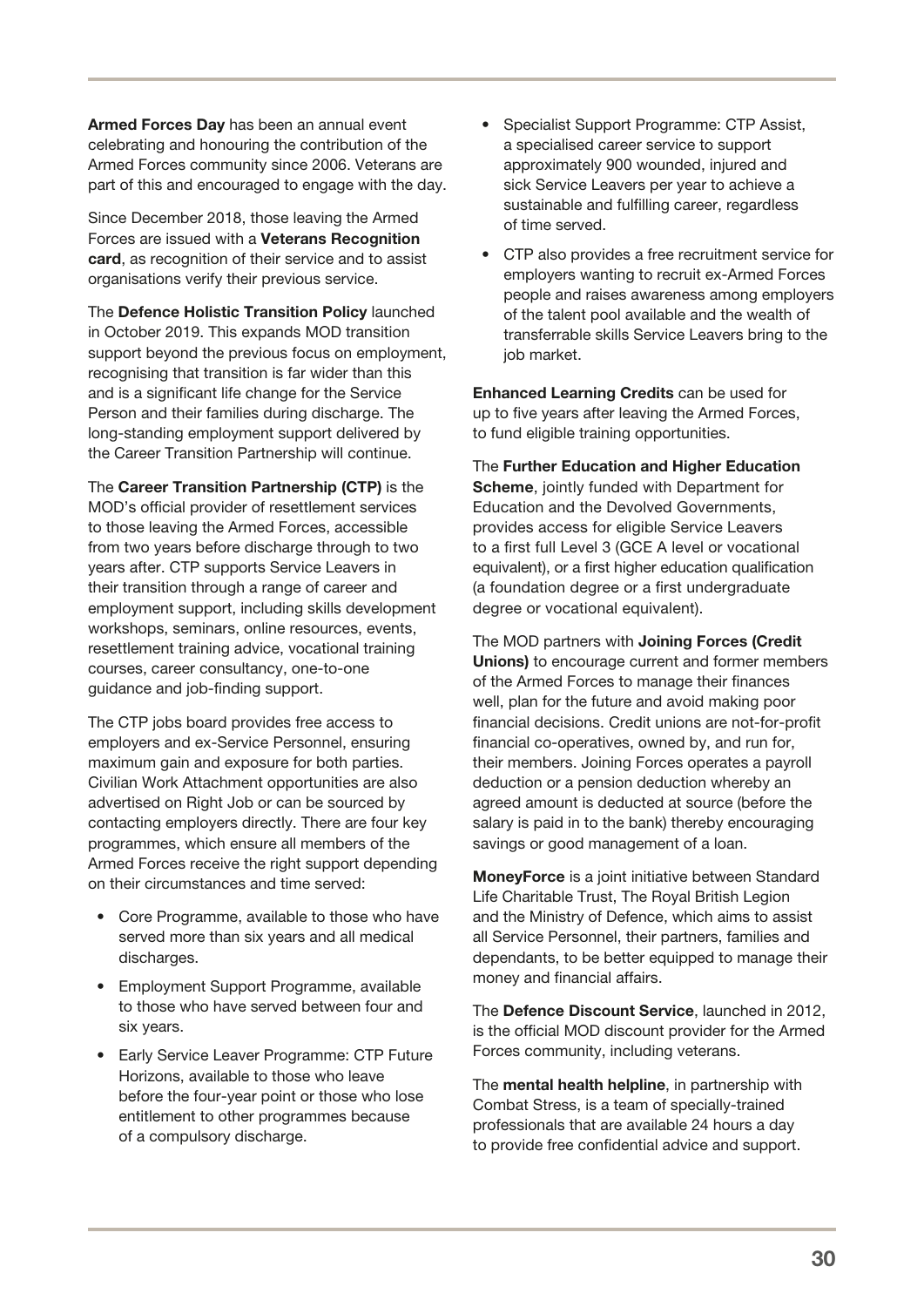The Veterans and Reserves Mental Health programme (VRMHP) provides assessment and treatment advice for veterans (who have been deployed since 1982) and reserves (who have been deployed overseas since 1 January 2003) who believe that their deployment may have affected their mental health.

The Ulster Defence Regiment and Royal Irish Regiment (Home Service) Aftercare Service provides holistic welfare, medical, vocational and benevolence support.

The Joint Service Housing Advice Office (JSHAO) is the MOD's tri-Service focal point to provide Service Personnel and their dependants with civilian housing information, for both those wishing to move into civilian accommodation during their career and those moving during transition into civilian life.

Service accommodation policy allows Service Leavers and their families to remain in Service accommodation, subject to availability, for up to twelve months after leaving the Armed Forces.

The Forces Help to Buy scheme pilot introduced in 2014 helps Service Personnel to get on or stay on the property ladder by borrowing up to half their annual salary (up to a maximum of £25,000) interest free to purchase or extend a property. Applications can be made by Service Personnel who have more than 6 months remaining before leaving the Services (or by exception, for medical reasons). The scheme has been extended to December 2022.

Single Persons Accommodation Centre for Ex-Services (SPACES) programme assists single Service Leavers to secure appropriate accommodation as they leave the Armed Forces, reducing the likelihood of them becoming homeless or rough sleepers, through provision of housing advice and an accommodation placement service.

The Operational Legacy Support Team provides support to veterans and Service Personnel with regard to legacy operations.

The MOD offers legal advice and support to all veterans who are contacted by the Coroners Service Northern Ireland and works closely with the Regimental Associations and with Service charities to ensure that they are supported every step of the way.

### Ministry of Housing, Communities and Local Government

Local-connection exemption recognises the mobility of the Armed Forces community by requiring that local authorities exempt former members of the Armed Forces from any local-connection requirement in their social housing allocation schemes for up to five years after discharge.

Additional preference, that is to say high priority. is given to certain members of the Armed Forces community who have urgent housing needs when accessing social housing.

**Duty to Refer** was introduced by the Homelessness Reduction Act 2018 and came into force from October 2018. It requires named public authorities to refer service users who they believe may be homeless or threatened with homelessness, and who give their consent, to a local housing authority of their choice within 56 days. Under this, the MOD must refer those about to leave the Armed Forces where they believe the individual may become homeless on discharge, subject to eligibility. The Duty to Refer will help to ensure those faced with the threat of homelessness are identified earlier and given the necessary support needed to tackle and prevent homelessness.

Government-funded shared ownership schemes give members of the Armed Forces priority for these properties, which is retained for 24 months after service and may be transferred to their bereaved spouse or civil partner.

### Ministry of Justice

Her Majesty's Prison and Probation Service (HMPPS) has changed its systems to enable early identification of veterans at the earliest possible stage of an individual's contact with the criminal justice system. Prison and probation staff are actively encouraged to 'ask the question' about previous service in the Armed Forces and repeat the question at later stages, as not everyone will disclose at their first opportunity. The National Probation Service captures this information through their Equality Information Form at first point of contact and for those entering custody it is done during the screening process at reception, on the Basic Custody Screening Tool.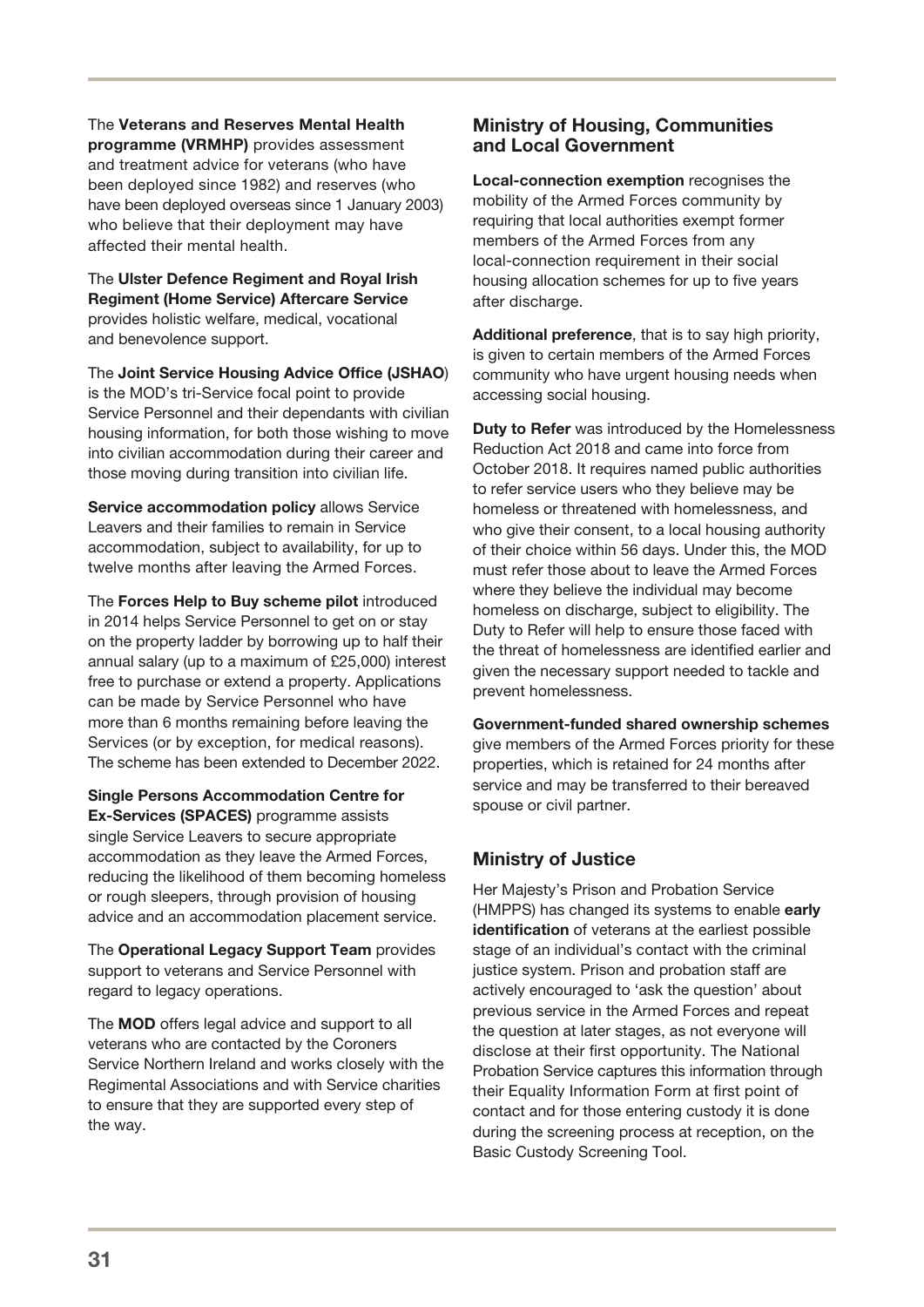The Probation Institute have developed specialist training for prison and probation staff focusing on the needs of veterans.

Peer mentoring schemes are in place, both within prisons and to support veterans on release back into the community. These services are provided by military charities directly or via 'through the gate' services.

A partnership project between HMPPS, Royal British Legion Industries and Anglia Ruskin University has pulled together a UK-wide service directory on Armed Forces charities and providers who offer support in the criminal justice system. It is now available online. The project found that 79% of prisons across England and Wales have a Veterans in Custody Support Officer. These officers use their knowledge and experience to co-ordinate external services provided by military charities focussing on an individual's needs and their family's needs. Governors have delegated responsibility for reviewing the needs of their population annually, planning appropriate services to meet population needs. Where there is an identified need, governors have the discretion to appoint a Veterans in Custody Support Officer.

In January 2015, HM Prison and Young Offenders Institution Parc, which is managed by G4S on behalf of HMPPS, opened the Endeavour Unit. This is a 62-man wing which houses veterans alongside prisoners in the custodial system. Mixing these cohorts is intended to encourage first -timers to learn from the self-discipline and orderly behaviour of veterans. The Unit aims to support those who have served, but then committed crimes, to get their lives back on track. It is believed that minimising their exposure to the wider offending culture in the main blocks will hopefully prevent reoffending. The wing also bases its principles on that of the British Army – integrity, discipline and respect for others. Those veterans located within the unit have access to specialist support services and staff work closely with Integrated Offender Management Cymru.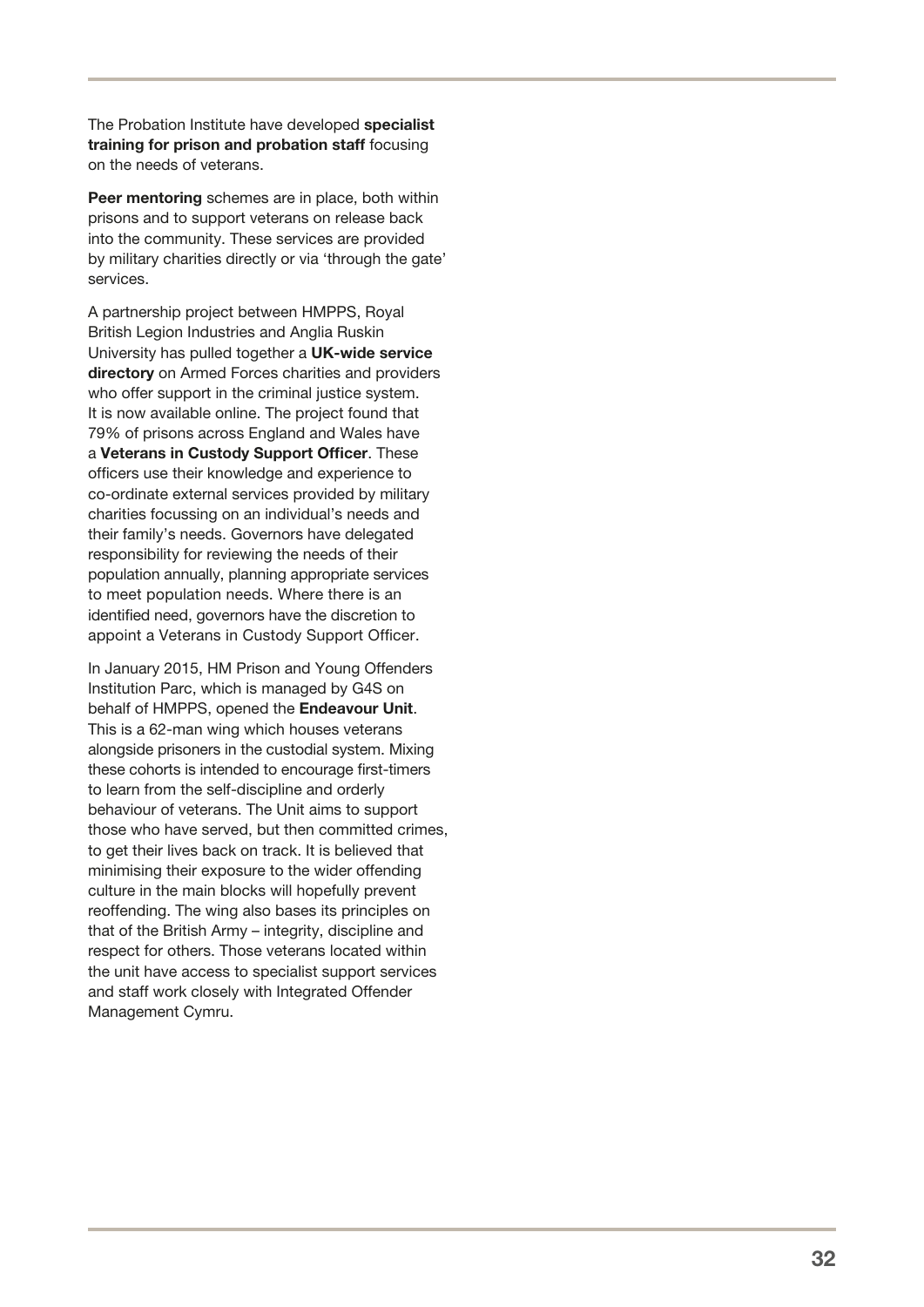# <span id="page-35-0"></span>Section 3.2 – Initial UK Government Action Plan (2019-2021)

This initial action plan contains commitments that central UK Government aims to deliver by the end of 2021. This is the first step and it will remain a living document. We will develop a mechanism for accountability and reviewing delivery. We will provide annual updates on progress.

| <b>Target date</b>                                                      | <b>Description</b>                                                                                                                                                                                                                                                                                                                                                                                                                                                                                                           | <b>Lead</b>       | <b>Cross-cutting</b><br><b>Factor / Key Theme</b>                                                                                                                                          |
|-------------------------------------------------------------------------|------------------------------------------------------------------------------------------------------------------------------------------------------------------------------------------------------------------------------------------------------------------------------------------------------------------------------------------------------------------------------------------------------------------------------------------------------------------------------------------------------------------------------|-------------------|--------------------------------------------------------------------------------------------------------------------------------------------------------------------------------------------|
| Completed                                                               | <b>Establishment of Office for Veterans' Affairs -</b><br>announced in summer 2019 and allocated of<br>£5 million by the recent government Spending Round,<br>the Office for Veterans' Affairs has been established in<br>the Cabinet Office to better co-ordinate activity across<br>government and collaborate with other partners.                                                                                                                                                                                        | Cabinet<br>Office | CCF <sub>1</sub><br>CCF <sub>2</sub><br>CCF <sub>3</sub><br>CCF4<br>CCF <sub>5</sub><br>KT <sub>1</sub><br>KT <sub>2</sub><br>KT <sub>3</sub><br>KT4<br>KT <sub>5</sub><br>KT <sub>6</sub> |
| Completed                                                               | Establishment of charity-facing posts within<br>the MOD - established to improve collaboration<br>between government and the Armed Forces charities<br>sector, based on the review by the Veterans Strategy<br>charity secondee.                                                                                                                                                                                                                                                                                             | <b>MOD</b>        | CCF <sub>1</sub><br>CCF <sub>2</sub>                                                                                                                                                       |
| February 2020                                                           | Publication of Veterans Key Facts - a short<br>production summarising key data on veterans, drawn<br>from published sources of data.                                                                                                                                                                                                                                                                                                                                                                                         | Cabinet<br>Office | CCF <sub>3</sub><br>CCF4                                                                                                                                                                   |
| February 2020:<br>start recruitment<br>April 2020:<br>fully operational | Increase the number of Jobcentre Plus Armed<br>Forces Champions and District Leads - using<br>around £5 million allocated in the 2019 Spending<br>Round, DWP will be able to nearly triple the resource<br>and to fund dedicated, full-time champion posts.<br>Planning the best way to deploy this resource has<br>started, based upon moving from the current position<br>of around 45 unfunded, part-time posts to funding<br>an Armed Forces lead in each Jobcentre Plus District<br>and 100 support posts.              | <b>DWP</b>        | CCF <sub>1</sub><br>CCF <sub>2</sub><br>KT <sub>2</sub><br>KT <sub>3</sub>                                                                                                                 |
| March 2020                                                              | Publish consolidated guidance for local authorities<br>on allocating social housing for the Armed Forces<br>community - publication of guidance to promote<br>a consistent approach, which will set out how local<br>authorities can:<br>• identify applications from the Armed Forces community<br>• ensure those who suffer from mental ill health<br>are given appropriate priority<br>• ensure divorced or separated spouses or civil<br>partners of Service Personnel are exempt from<br>local-connection requirements. | <b>MHCLG</b>      | CCF <sub>1</sub><br>CCF <sub>2</sub><br>KT <sub>5</sub>                                                                                                                                    |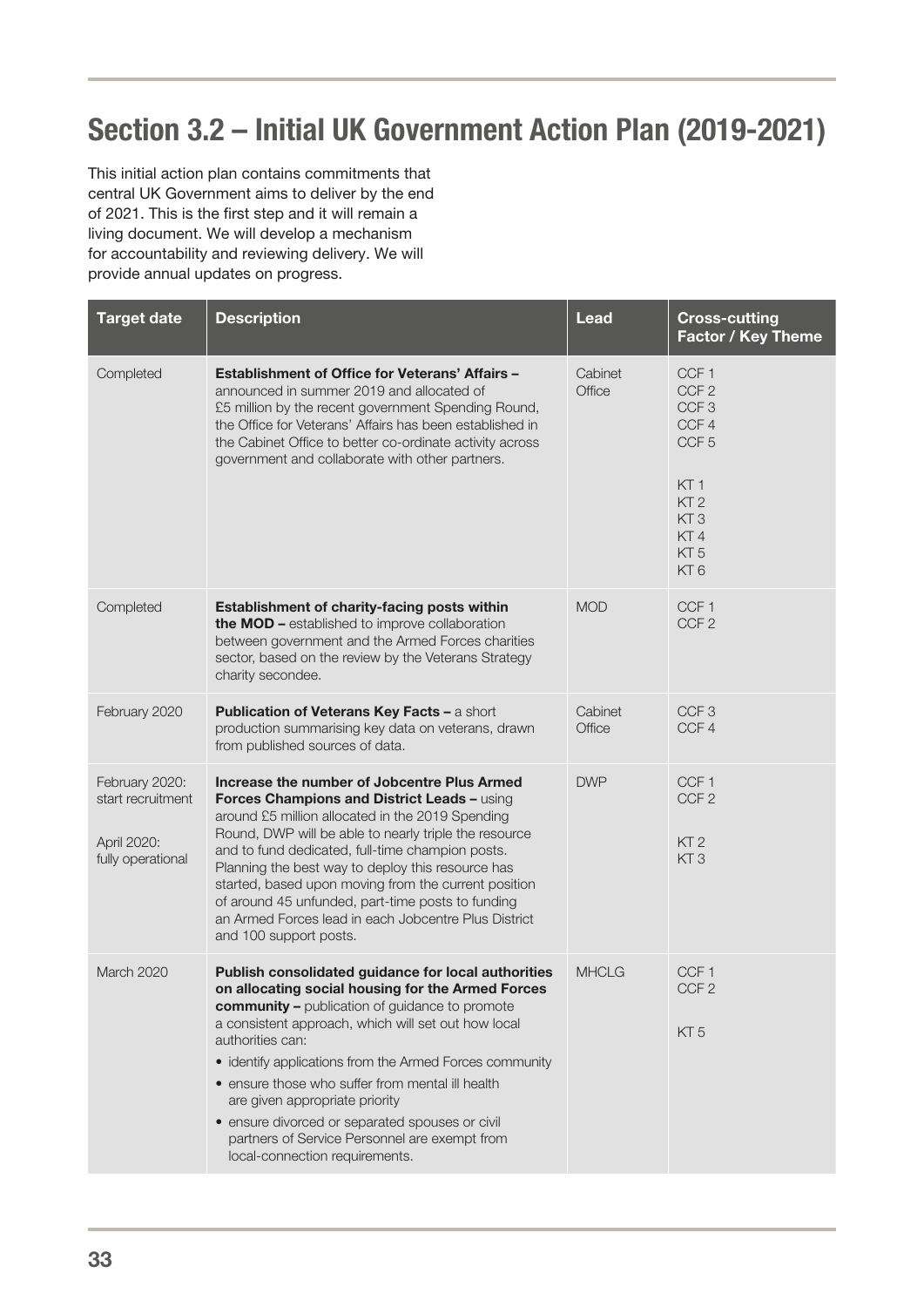| <b>Target date</b>                                                                      | <b>Description</b>                                                                                                                                                                                                                                                                                                                                                                                                                                                                                                                                                                                                                                                                                                                                                                                                                                                                                                     | <b>Lead</b>             | <b>Cross-cutting</b><br><b>Factor / Key Theme</b>          |
|-----------------------------------------------------------------------------------------|------------------------------------------------------------------------------------------------------------------------------------------------------------------------------------------------------------------------------------------------------------------------------------------------------------------------------------------------------------------------------------------------------------------------------------------------------------------------------------------------------------------------------------------------------------------------------------------------------------------------------------------------------------------------------------------------------------------------------------------------------------------------------------------------------------------------------------------------------------------------------------------------------------------------|-------------------------|------------------------------------------------------------|
| April 2020                                                                              | Publish guidance to enable standardisation of<br>how to ask about previous Armed Forces service -<br>publication of technical guidance on how the questions<br>should be asked to enable veterans to declare their<br>previous Service, based on that produced by the Office<br>of National Statistics for the 2021 Census. This will<br>give organisations the confidence that they are asking<br>the correct question and enable consistency in data<br>collection.                                                                                                                                                                                                                                                                                                                                                                                                                                                  | <b>MOD</b>              | CCF <sub>1</sub><br>CCF <sub>2</sub><br>CCF <sub>3</sub>   |
| April 2020                                                                              | Exploit Loneliness Strategy initiatives - explore<br>how veterans could benefit from initiatives developed<br>and invested in through the cross-government Tackling<br>Loneliness agenda. This will include scoping how best<br>to target, include or adapt tools produced across<br>government, which support professionals to recognise<br>and act on loneliness and reduce the stigma attached<br>to loneliness. Government will also explore how<br>those delivering them could be familiarised with the<br>Armed Forces.                                                                                                                                                                                                                                                                                                                                                                                          | Cabinet<br>Office       | KT <sub>1</sub>                                            |
| April 2020                                                                              | Review of definition of 'priority treatment' within<br><b>healthcare - a UK-wide working group has been</b><br>set up to redefine priority treatment, making it more<br>meaningful and appropriate for veterans and clinicians.                                                                                                                                                                                                                                                                                                                                                                                                                                                                                                                                                                                                                                                                                        | DHSC / NHS<br>(England) | CCF <sub>2</sub><br>KT4                                    |
| May 2020:<br>Commission<br>Pathfinder<br>service<br>May 2022:<br>final service<br>model | Pilot and commission an improved range of the<br>Veterans' Mental Health Service (including a High<br><b>Impact Service (HIS)) - develop a pathfinder for</b><br>veterans who are vulnerable to, or in a mental health crisis<br>and need urgent and/or emergency care and treatment.<br>HIS will first be commissioned as a pathfinder service<br>delivered through a collaborative network of providers<br>to facilitate the join up of mental health commissioning<br>pathways. The new service aims to provide veterans<br>with crisis care, therapeutic inpatient support, care<br>co-ordination across organisations and support and<br>care for users and their family members and carers<br>where appropriate. Findings from the HIS, together<br>with a programme of engagement, will help to inform<br>commissioning arrangements for a final integrated mental<br>health service model (including for HIS). | DHSC / NHS<br>(England) | CCF <sub>1</sub><br>KT4                                    |
| <b>June 2020</b>                                                                        | Review the Joint Service Housing Advice Office -<br>to ensure output meets the needs of Service Personnel,<br>Service Leavers and their families.                                                                                                                                                                                                                                                                                                                                                                                                                                                                                                                                                                                                                                                                                                                                                                      | <b>MOD</b>              | CCF <sub>2</sub><br>KT <sub>5</sub>                        |
| <b>July 2020</b>                                                                        | Address perceptions of veterans - ongoing<br>co-operation with Forces in Mind Trust and Cobseo<br>to jointly maximise positive messaging around the<br>contribution of veterans, with an anticipated outcome<br>a targeted communications plan.                                                                                                                                                                                                                                                                                                                                                                                                                                                                                                                                                                                                                                                                        | Cabinet<br>Office       | CCF4<br>CCF <sub>5</sub><br>KT 2<br>KT4<br>KT <sub>5</sub> |
| October 2020                                                                            | Creation of a veterans portal on GOV.UK -<br>collating content from across multiple government<br>websites into one easily navigable location.                                                                                                                                                                                                                                                                                                                                                                                                                                                                                                                                                                                                                                                                                                                                                                         | Cabinet<br>Office       | CCF <sub>1</sub><br>CCF <sub>2</sub>                       |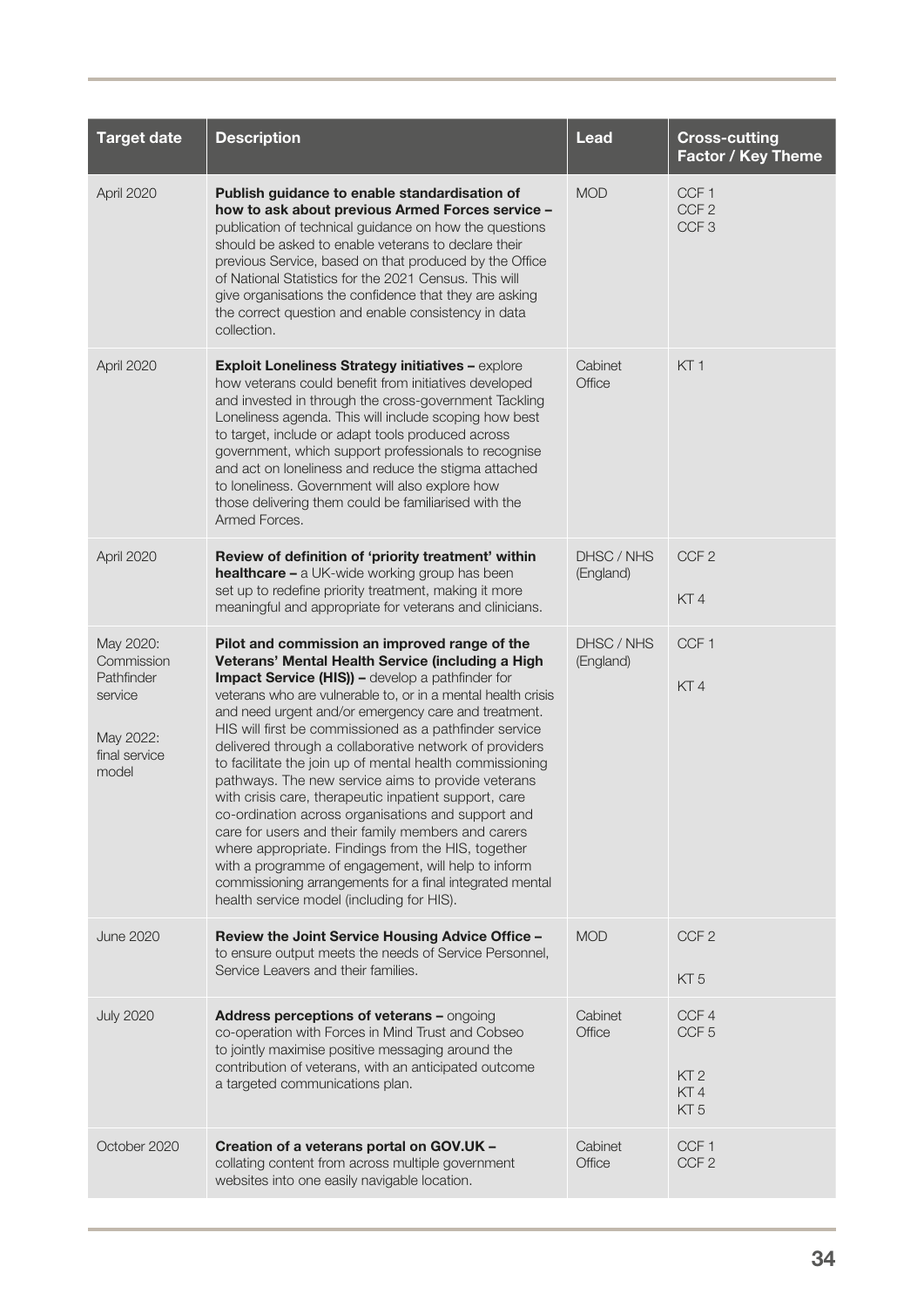| <b>Target date</b>                                            | <b>Description</b>                                                                                                                                                                                                                                                                                                                                                                                                                                                                                         | Lead                    | <b>Cross-cutting</b><br>Factor / Key Theme                                                                                   |
|---------------------------------------------------------------|------------------------------------------------------------------------------------------------------------------------------------------------------------------------------------------------------------------------------------------------------------------------------------------------------------------------------------------------------------------------------------------------------------------------------------------------------------------------------------------------------------|-------------------------|------------------------------------------------------------------------------------------------------------------------------|
| April 2021                                                    | Develop and publish a veterans digital and<br>data strategy - setting out the principles by which<br>government intends to optimise the use of data and<br>digital technology to provide support and services to<br>the veterans community. This will include:<br>• identifying ways to better communicate what support<br>is already available<br>• reviewing potential improvements to the process<br>for verifying previous service in the Armed Forces<br>• developing opportunities for collaboration | Cabinet<br>Office       | CCF <sub>1</sub><br>CCF <sub>2</sub><br>CCF <sub>3</sub><br>KT 1<br>KT <sub>2</sub><br>KT3<br>KT4<br>KT 5<br>KT <sub>6</sub> |
| Autumn 2021:<br>interim<br>electronic<br>records<br>mechanism | <b>Delivery of Programme CORTISONE - the future</b><br>MOD Medical Information Systems capability will<br>support seamless connectivity to the NHS and ease the<br>transfer of a Service Leaver's medical records to their<br>new GP practice. Outputs will be delivered in stages.                                                                                                                                                                                                                        | <b>MOD</b>              | CCF <sub>2</sub><br>CCF <sub>3</sub><br>KT4                                                                                  |
| 2023                                                          | Continue roll-out of the veteran-friendly GP<br>practice accreditation scheme across England -<br>to help ensure practices are equipped to best care for<br>veterans and their families.                                                                                                                                                                                                                                                                                                                   | <b>NHS</b><br>(England) | CCF <sub>1</sub><br>CCF <sub>2</sub><br>CCF <sub>3</sub><br>CCF <sub>5</sub><br>KT4                                          |
| <b>TBC</b>                                                    | <b>Appoint a Northern Ireland Veterans'</b><br><b>Commissioner - to act as an independent point of</b><br>contact to support and enhance outcomes for veterans<br>in Northern Ireland.                                                                                                                                                                                                                                                                                                                     | <b>NIO</b>              | CCF <sub>2</sub>                                                                                                             |
| <b>TBC</b>                                                    | Provide funding for the Northern Ireland Veterans'<br><b>Support Office and Northern Ireland Veterans'</b><br><b>Commissioner - the UK Government will provide</b><br>financial support for the Veterans' Support Office<br>and funding for the new Veterans' Commissioner<br>over three years.                                                                                                                                                                                                            | <b>NIO</b>              | CCF1<br>CCF <sub>2</sub>                                                                                                     |
| <b>TBC</b>                                                    | Initiate a review of the Aftercare Service in<br><b>Northern Ireland - consider whether the remit of the</b><br>Aftercare Service should be widened to cover all UK<br>Armed Forces veterans living in Northern Ireland with<br>service-related injuries and conditions.                                                                                                                                                                                                                                   | <b>MOD</b>              | CCF1<br>KT <sub>2</sub><br>KT <sub>3</sub><br>KT4<br>KT5                                                                     |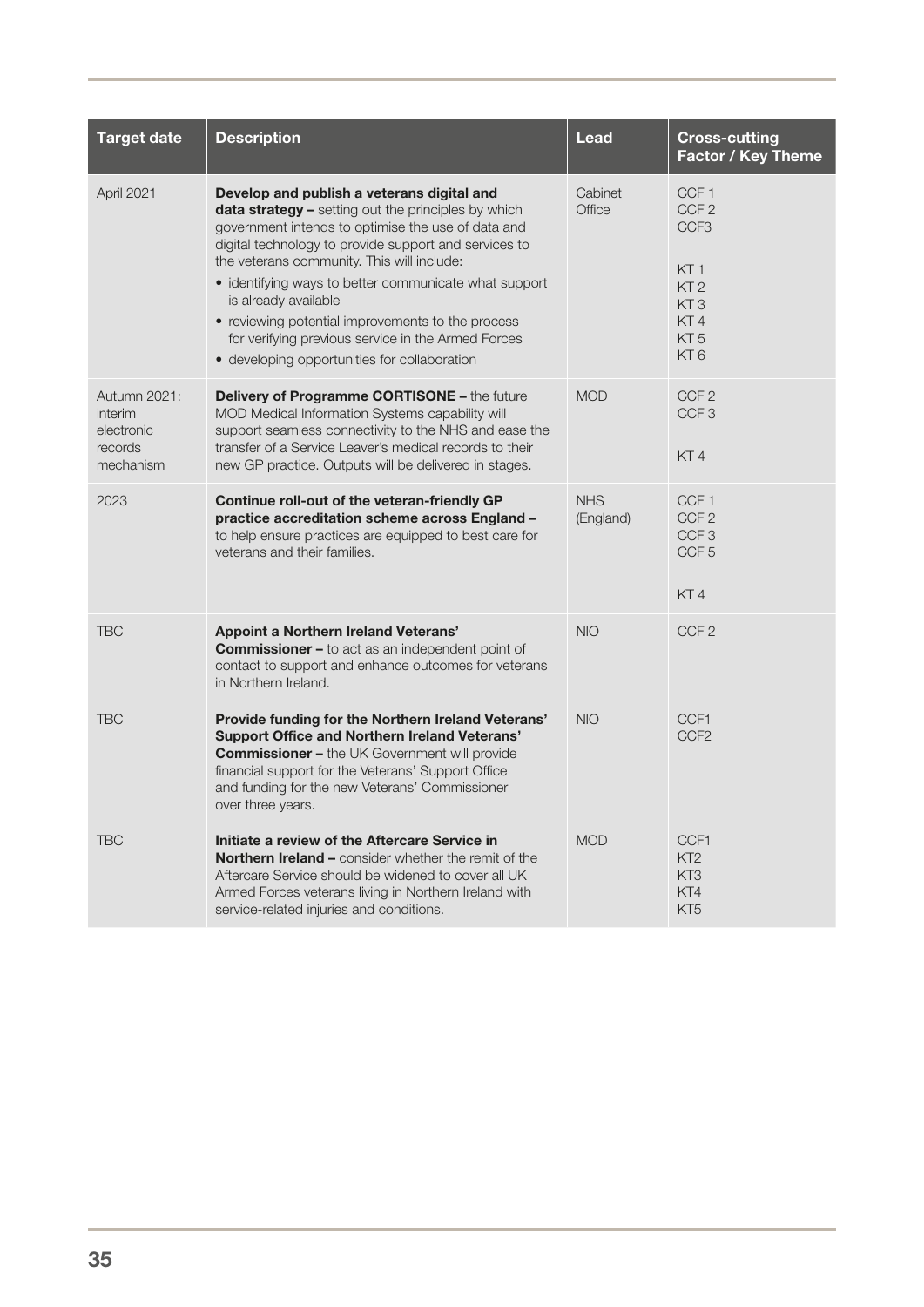#### Manifesto commitments

In addition to the initial action plan above, the Government committed in the Conservative party manifesto to the following measures to support veterans:

- reduce National Insurance contributions for employers if they employ ex-Service Personnel
- introduce a Veterans' Railcard
- offer a guaranteed job interview for veterans for any public sector role they apply for
- introducing new legislation to tackle vexatious claims that undermine our Armed Forces
- further incorporating the Armed Forces Covenant into law.

#### Future action plans

Central UK Government cannot achieve the aims of the Strategy on its own and it was clear from the consultation that there is appetite for co-ordinated action across regional and local levels, which is why we will continue to work in conjunction with service deliverers across the UK who support veterans to produce future iterations of the action plan. In particular, we will mature the work already started with the Cobseo Clusters.

More detailed analysis of separate aspects of the consultation data will likely be undertaken by individual departments to inform future action plans.

We will develop a mechanism for accountability and reviewing delivery regularly. We will provide annual updates on progress.